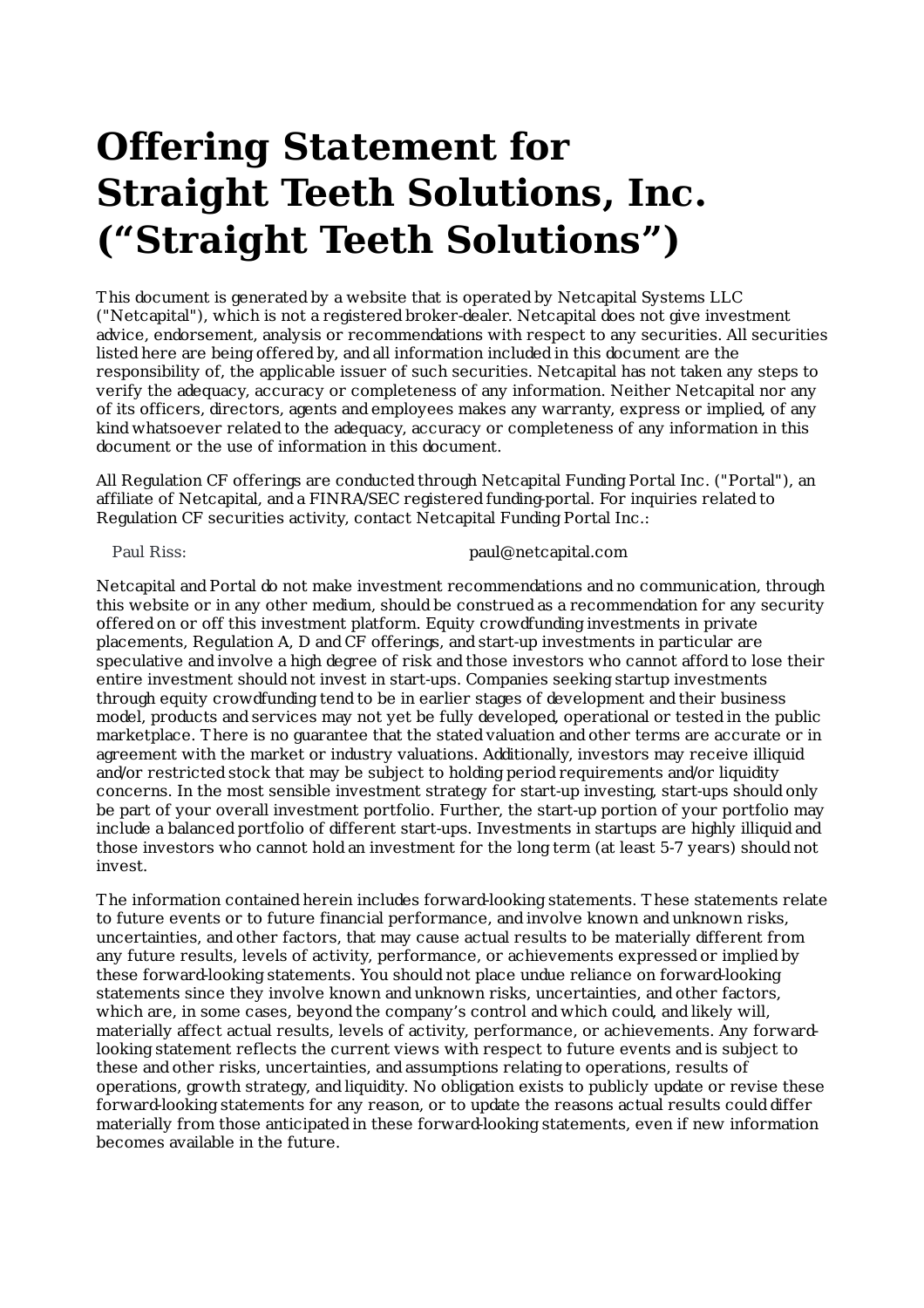# **The Company**

1. What is the name of the issuer? Straight Teeth Solutions, Inc.

2740 SW Martin Downs Blvd

Palm City, FL 34990

# **Eligibility**

- 2. The following are true for Straight Teeth Solutions, Inc.:
	- Organized under, and subject to, the laws of a State or territory of the United States or the District of Columbia.
	- Not subject to the requirement to file reports pursuant to Section 13 or Section 15(d) of the Securities Exchange Act of 1934.
	- Not an investment company registered or required to be registered under the Investment Company Act of 1940.
	- $\blacksquare$  Not ineligible to rely on this exemption under Section  $4(a)(6)$  of the Securities Act as a result of a disqualification specified in Rule 503(a) of Regulation Crowdfunding. (For more information about these disqualifications, see Question 30 of this Question and Answer format).
	- Has filed with the Commission and provided to investors, to the extent required, the ongoing annual reports required by Regulation Crowdfunding during the two years immediately preceding the filing of this offering statement (or for such shorter period that the issuer was required to file such reports).
	- Not a development stage company that (a) has no specific business plan or (b) has indicated that its business plan is to engage in a merger or acquisition with an unidentified company or companies.
- 3. Has the issuer or any of its predecessors previously failed to comply with the ongoing reporting requirements of Rule 202 of Regulation Crowdfunding? No.

# **Directors, Officers and Promoters of the Company**

4. The following individuals (or entities) represent the company as a director, officer or promoter of the offering:

## **Name** Charles Grady

## **Principal occupation and employment responsibili ties during at least the last three (3) years wi th start and ending dates**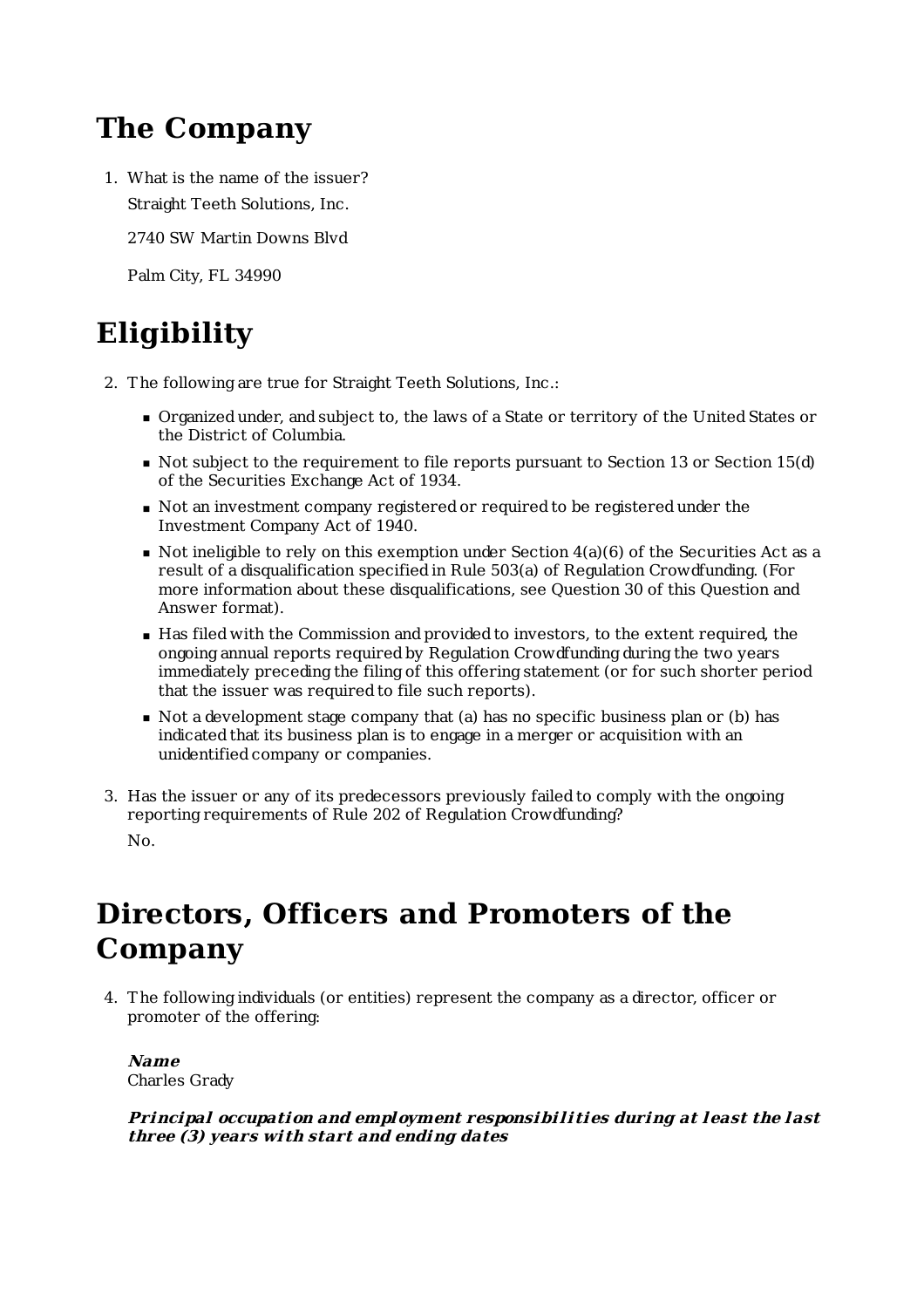## **Start Date End Date Company Posi tion / Ti tle**

03/04/2019 03/31/2020 CDB VP Sales & Marketing 03/01/2016 11/30/2018 ClearCorrect Director of Strategic Accounts 06/14/2019 08/07/2020 Straight Teeth Solutions, Inc. COO 08/07/2020 Present Straight Teeth Solutions, Inc. CEO/COO/ Director

Education: Michigan State University - Bachelor of Arts in Business: MarketingMajor and Minor in Psychology Experience: Accomplished and Award-winning Professional with over thirty years of Executive Leadership, Sales, Sales Leadership, Operations, Product development, and Business Development experience in Dental-Orthodontic Devices, as well as Healthcare, Dental, and Business services. Both with Fortune 500 companies as well as in eight different startups. Fifteen years of sales and operations leadership experience with orthodontic aligners. Work Experience: (www.linkedin.com/in/charles-grady-34873b30)

#### **Name**

Bruce Goldblatt

## **Principal occupation and employment responsibili ties during at least the last three (3) years wi th start and ending dates**

## **Start Date End Date Company Posi tion / Ti tle**

03/01/2016 06/01/2019 Clear Correct Sales

06/06/2019 Present Straight Teeth Solutions, Inc. Chairman/President/Founder/

Education: University of Pittsburgh, January, 1976 to November 1977 BA - Political Science, minor in Philosophy and Cultural Anthropology Chaminade University of Honolulu, October 1973 to June 1975 Penn State University August 1971 to May 1972 US Army 9- 1972 to 9-1975, Honorable discharge Experience: Results oriented experienced salesperson in the orthodontic market since 1987. Extensive knowledge of techniques and details of orthodontic braces and clear aligners and the industry with experience with the key players. Expertise in the Orthodontic and clear aligner industry was basis for founding Straight Teeth Solutions and patent pending business model. Work Experience: (https://www.linkedin.com/in/bruce-goldblatt-6792aa120/)

## **Name**

Ivana Sears

## **Principal occupation and employment responsibili ties during at least the last three (3) years wi th start and ending dates**

## **Start Date End Date Company Posi tion / Ti tle**

05/01/2003 12/31/2018 CG Real Estate Investment Group LLC Comptroller

06/06/2019 Present Straight Teeth Solutions, Inc. CFO/ Director/Founder

Education: BA in Accounting and Finance, Florida Atlantic University, Boca Raton, Florida Experience: 40 years total accounting experience. 27 years as a controller. Solid knowledge of all accounting principals and procedures - Budgets, Cash Flow Projections, Auditing, Financial Reporting, Cost Accounting, Job Costing, General Ledger, Journal Entries, Fixed Asset Schedules, Accruals, and Depreciation. Inventory & Manufacturing - Control, Purchasing, Inventory Item set up and Assemblies. General Liability & Work Comp Insurance Renewals & Audits. Considerable experience in maintenance of fiscal records and controls - Bank Wires, Transfers, Bank Reconciliations, Credit CardProcessing, Manage Receipts and Disbursements. Payroll - ADP, Quarterly 940, 941, UCT6, Multi State Reporting, Sales Tax Returns, 1099. Excellent communication skills with management, subordinates, vendors and customers. 27 yrs management and supervisory experience, training, managing, and directing employees. Strong hands on working knowledge of office practices and procedures. Liaison between company and auditors or CPA's for preparation of final year end tax returns. Work Experience: (https://www.linkedin.com/in/ivana-sears-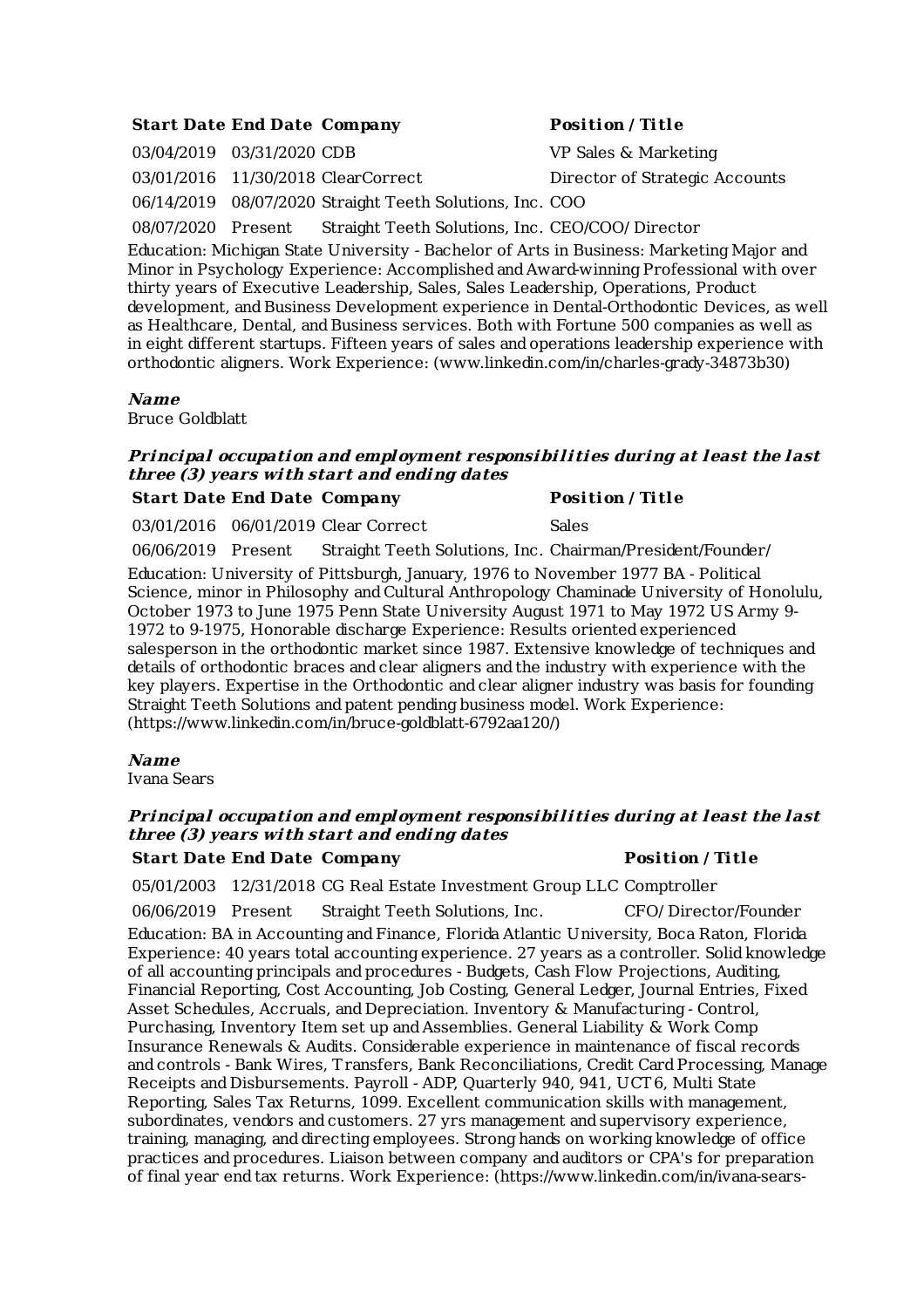b1992a34/)

**Name** Raul Molina

## **Principal occupation and employment responsibili ties during at least the last three (3) years wi th start and ending dates Start Date End Date Company Posi tion / Ti tle**

11/01/1986 Present Dr. Raul G. Molina, DDS, PA Owner/Dentist

11/06/2019 Present Straight Teeth Solutions, Inc. Advisor/Director

Dr. Molina has been in the practice of General and Cosmetic Dentistry since 1988. He is a graduate of The Dawson Academy as well as an active member of the American Dental Association, the Academy of General Dentistry and the South Florida Dental Association. He is one of South Florida's leading cosmetic and implant dentists. The Consumers Research Council of American selected him as one of "America's Top Dentists." Dr. Molina believes that a patient's healthy bright smile should also be framed by beautiful lips and a wrinklefree face. This philosophy of Facial Esthetics has led him to receive extensive training and experience in the use of Botox, Juvederm, Voluma, PDO threads, and many other procedures to enhance a patient's facial appearance, lips and smile. He is currently an active member of the American Association of Facial Esthetics. He teaches postgraduate students at the University of Florida's College of Dentistry AEGD Residency Program. He also continues to lecture and speak at dental conferences about various topics including implants, occlusion, orthodontics andThe Concept of Complete Dentistry. Dr. Molina serves as a forensic odontologist with the Miami Dade County Medical Examiner's Office (Miami CSI). Dr. Molina and Karen, his wife, who is a practicing attorney, have been blessed by God with seven beautiful children and recently, with a granddaughter named Sarai! Together they attend Cornerstone Christian Church International and are active in several community programs and humanitarian organizations. Dr. Molina has been awarded the prestigious HUMANITARIAN OF THE YEAR AWARD by the Florida Academy of General Dentistry. Work Experience: (https://www.linkedin.com/in/dr-raul-g-molina-dds-pa-0a5162112/)

#### **Name**

Jennings L. Hurt IV

## **Principal occupation and employment responsibili ties during at least the last three (3) years wi th start and ending dates**

| <b>Start</b><br>Date | <b>End Date Company</b> |                                                   | <b>Position</b> / Title                         |
|----------------------|-------------------------|---------------------------------------------------|-------------------------------------------------|
|                      |                         | 11/03/2011 04/21/2020 Ferrell Wealth<br>Managment | Senior Finanical Advisor & Portfolio<br>Manager |
| 04/21/2020 Present   |                         | Beacon Pointe                                     | Principal, Senior Wealth Advisor                |
| 03/26/2020 Present   |                         | Straight Teeth Solutions,<br>Inc.                 | Member Board of Directors                       |

Education: Rollins College - Crummer Graduate School of Business, MBA Finance 2008-2011 Rhodes College, BA Business Administration andManagement, 2000-2004 Experience: J.L. serves as a Financial Advisor and Portfolio Manager for Ferrell Wealth Management. In addition to providing independent, objective guidance to clients, he is also responsible for performing research and analysis of investment vehicles. J.L. also ensures that allocations among investment choices are aligned with each client's objectives. J.L. combines personal attention, his passion for analysis and his background in portfolio management to help clients determine and reach their financial goals. Before joining Ferrell Wealth Management, J.L. worked for ICC Capital Management as an Assistant Portfolio Manager managing the firm's large cap growth strategy which had assets in the \$200 million range. Mr. Hurt was responsible for both the qualitative and quantitative analysis for the portfolio. J.L. was also a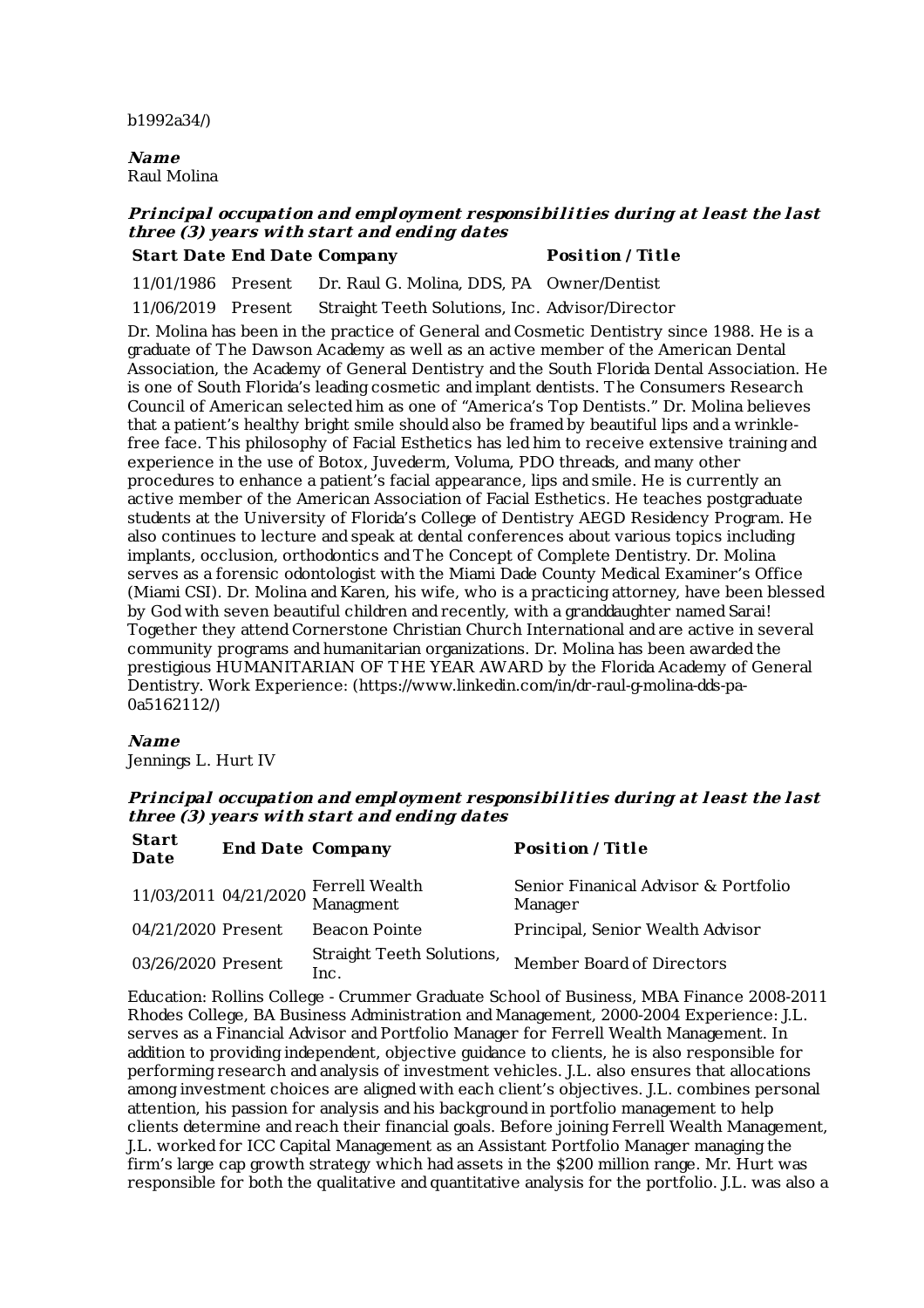research analyst for the Mutli-Cap strategy which had assets in excess of \$1 billion. Work Experience: (https://www.linkedin.com/in/j-l-hurt-18aa3443/)

## **Name**

John Nakhla

## **Principal occupation and employment responsibili ties during at least the last three (3) years wi th start and ending dates Start Date End Date Company Posi tion / Ti tle**

|                    |                                                                 | $-$ 001 010 11 12 101 0 |
|--------------------|-----------------------------------------------------------------|-------------------------|
|                    | 02/01/2016 Present Nakhla Dental Group                          | CEO/Owner               |
|                    | 02/01/2016 Present Castro Valley Family Dentistry Dentist/Owner |                         |
|                    | 04/01/2017 Present Crow Canyon Dental                           | Dentist/Owner           |
| 10/12/2021 Present | Straight Teeth Solutions, Inc. Clinical Advisor/Director        |                         |

Education: University of the Pacific, Arthur A. Dugoni School of Dentistry Degree Name Doctorate of Dental Surgery (DDS) Field Of Study Dentistry 2008 – 2011 Treasurer - Class of 2011 University of California, Davis, Bachelor of Science, Neurobiology, Physiology & Behavior, 2003 – 2007 Dr. Nakhla is well versed in all the latest restorative & cosmetic procedures including in-office bleaching, Invisalign, porcelain crowns, laminate veneers, tooth colored fillings, dentures, partials, the use of implants to help retain dentures and partials, and more. Dr. Nakhla takes pride in knowing that he offers quality care based on individual needs and wants of his patients. His reputation has been built on the trust and respect of his patients, and he has always had an outstanding, friendly, well-educated staff ready to help patients with all their needs. His professional goal is to evaluate a patient's needs, then, in concert with the patient, arrive at a treatment plan that meets the patient's goals and expectations. Dr. Nakhla realizes that the practice of dentistry isn't only about taking care of teeth, but the providing oral health care as part of your overall health. With that in mind, he focuses on providing patient-centered family care. Dr. Nakhla is a member of the following organizations: American Dental Association California Dental Association Southern Alameda Dental Society Academy of General Dentistry Catalyst Study Club Work experiance: https://www.linkedin.com/in/john-nakhla-955259158/

#### **Name**

Josh Bolinger

## **Principal occupation and employment responsibili ties during at least the last three (3) years wi th start and ending dates**

| <b>Start Date End Date Company</b> |                                    | Position / Title     |
|------------------------------------|------------------------------------|----------------------|
| 04/01/2019 05/01/2020 Dandy        |                                    | VP Sales & Marketing |
|                                    | 02/18/2018 03/29/2019 ClearCorrect | VP Marketing         |
| 09/01/2017 01/01/2021 Flow Yoga    |                                    | Head of Growth       |

01/18/2021 Present Straight Teeth Solutions, Inc. Chief Revenue Officer

Education: Harvard University, Marketing Bio: With a background in marketing, engineering and operations for over a dozen Fortune 500 companies, Josh Bolinger has spent the last 10 years consulting and working on countless startups, with exits from those startups in the hundreds of millions of dollars. Experience: Dandy Labs / Orthly, Vice President Sales & Marketing, 2019 - 2020. One of the founding members, responsible for building the foundation of the company while leading sales and marketing. Grew the business from 1 market to over 100 markets in the backlog and a 9 figure valuation. Straumann / ClearCorrect, Vice President Marketing, 2018 - 2019. Responsible for a 9 figure budget. directing all marketing efforts in North America and the expansion of the brand into global markets. Conceptualized and developed hundreds of campaigns in various mediums such as trade shows, video, print, web, social, etc. Grew revenue by 3x while decreasing acquisition cost by 50%. Flow, Head of Growth, 2017 - 2021. Lead the business and marketing strategy for this health and wellness brand, responsible for branding, user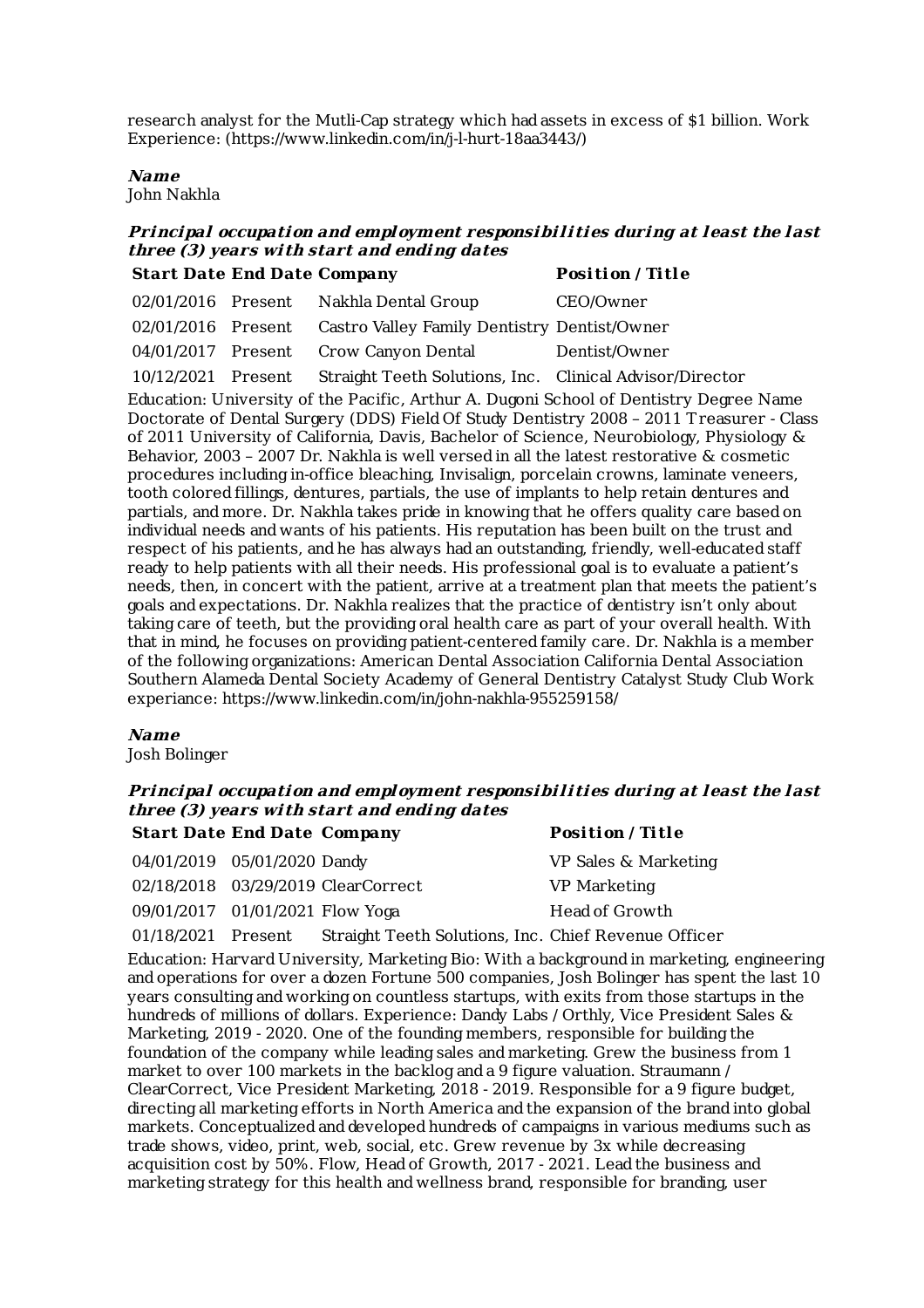experience, and growth strategy. Negotiated the acquisition of 3 brands, growing the company to be one of the largest in the region and increasing revenue by 10x. Work Experience: (https://www.linkedin.com/in/joshbolinger/#)

#### **Name**

Robert Schrader

## **Principal occupation and employment responsibili ties during at least the last three (3) years wi th start and ending dates**

| <b>Start</b><br>Date | End<br>Date | Company                                              | Position / Title         |
|----------------------|-------------|------------------------------------------------------|--------------------------|
|                      |             | 06/01/2007 Present Robert G Schrader, Esq.           | Attorney/Owner           |
| 08/01/2019 Present   |             | Straight Teeth Solutions, Chief Strategy and<br>Inc. | Legal/Secretary/Director |

Education: Nova Southeastern University Shepard Broad Law Center, Fort Lauderdale, FL. JD, cum laude. Law Review; Dean's List; Goodwin Scholarship; Am. Jur. Book Awards: Contracts, Property, International Trade and US Law; Phi Delta Phi; Nova International Law Society; Jessup International Moot Court; and Judicial Intern Honorable Norman C. Roettger, Jr., USDC. Univ. of San Diego, Paris Institute on International and Comparative Law, Paris, France. Dean's List, Book Award: International Business Transactions. Florida Atlantic University, Boca Raton, FL. BA Microbiology/Chemistry Dean's List, Faculty Scholar (CLEPed 30 Semester Hours) Member in good standing: Florida, Southern District of Florida, and Court of International Trade Bars Experience: Private Practice 1999-2002 and 2007 - Present. Assist US and international clients by identifying, preventing, and solving legal and business issues. Serve as contract general counsel for startups and growth stage businesses providing international and online business savvy negotiation and strategic legal counsel. Advise on federal regulatory compliance and licensing. Negotiate, structure and draft international commercial contracts to reduce liability and increase compliance. Assist international clients negotiate and draft agreements and ensure compliance for US online sales, app development, and membership, professional services, marketplace and other platforms. Strategic planning of sourcing and manufacturing to minimize duty rates and regulatory issues. Contract General Counsel to startup RE factoring platform. Contracted Corporate Counsel for Creo Mundi / Kees Protein. Senior legal advisor to CEO and COO on FDA regulatory compliance for new products. Recommended alternative ingredient based on research adopted in formulation, assist in locating potential vendors.

# **Principal Security Holders**

5. Provide the name and ownership level of each person, as of the most recent practicable date, who is the beneficial owner of 20 percent or more of the issuer's outstanding voting equity securities, calculated on the basis of voting power. To calculate total voting power, include all securities for which the person directly or indirectly has or shares the voting power, which includes the power to vote or to direct the voting of such securities. If the person has the right to acquire voting power of such securities within 60 days, including through the exercise of any option, warrant or right, the conversion of a security, or other arrangement, or if securities are held by a member of the family, through corporations or partnerships, or otherwise in a manner that would allow a person to direct or control the voting of the securities (or share in such direction or control — as, for example, a cotrustee) they should be included as being "beneficially owned." You should include an explanation of these circumstances in a footnote to the "Number of and Class of Securities Now Held." To calculate outstanding voting equity securities, assume all outstanding options are exercised and all outstanding convertible securities converted.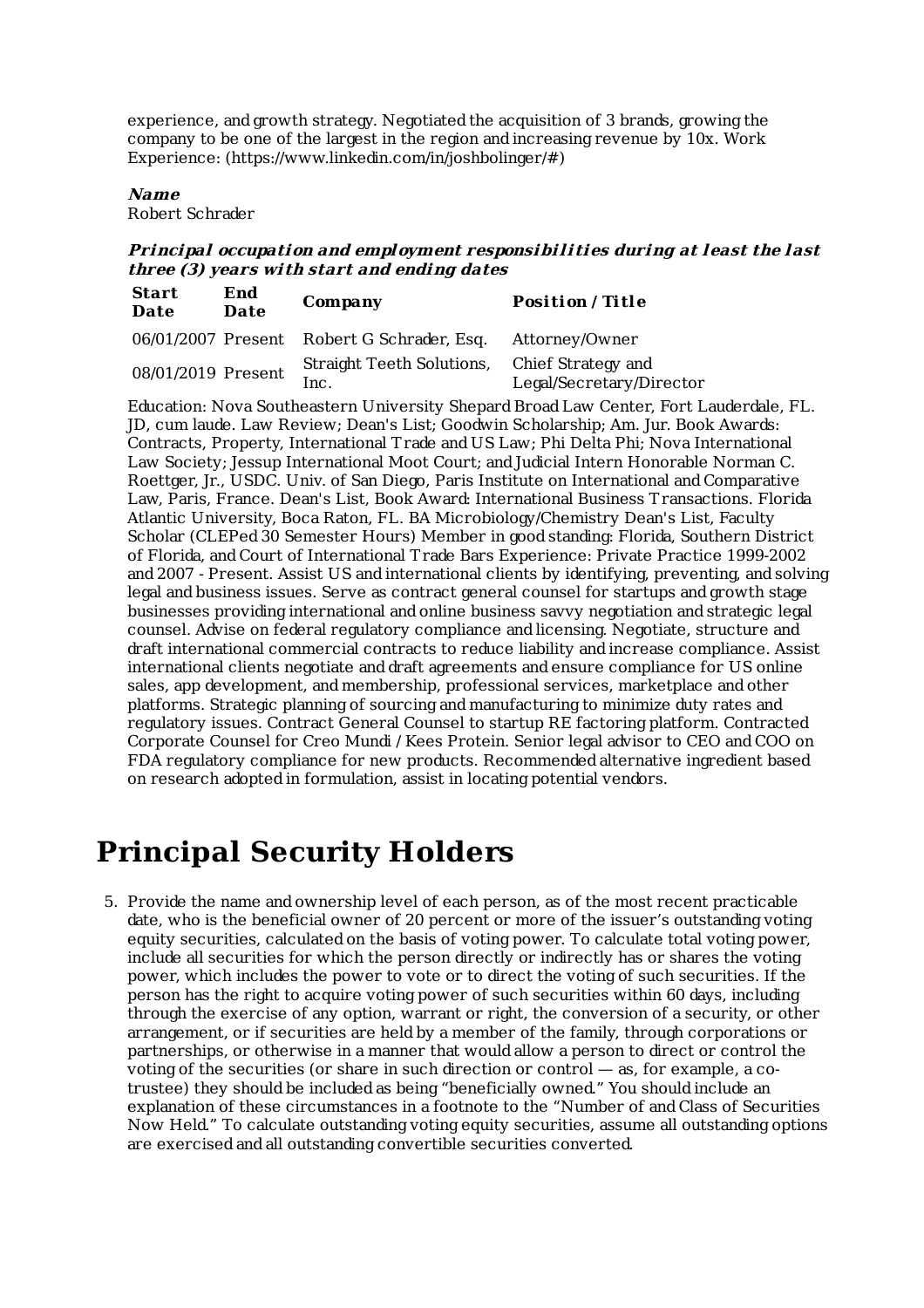# **Bruce Goldblatt**

Securities: Class: Voting Power:

# **Ivana Sears**

Securities: Class: Voting Power:

1,987,500 Class A Common Stock 26.9%

1,987,500 Class A Common Stock 26.9%

# **Business and Anticipated Business Plan**

6. Describe in detail the business of the issuer and the anticipated business plan of the issuer.

Based in Palm City, Florida, Straight Teeth Solutions (STS), is a two and one half-year-old orthodontic aligner company that markets direct to the consumer to provide them an affordable doctor supervised orthodontic treatment to straighten their teeth and give them a nicer smile. To provide the highest level of quality our treatments are doctor-supervised from beginning to end. We have created a network of doctors across the USA and send the consumer/patient to their office. We also offer our aligners and services directly to our network of doctors for their private patients at a very competitive price and that division of our company is calledSTS Express. STS filed a provisional patent in July 2021, and currently has a non-provisional patent pending with the USPT O for its "COMPUTER-IMPLEMENTED METHOD AND RELATED SYSTEM FOR PROVIDING CLEAR ALIGNERS DIRECTLY TO PATIENTS."

Straight Teeth Solutions currently has 5 employees.

# **Risk Factors**

A crowdfunding investment involves risk. You shouldnot invest any funds in this offeringunless you can afford to lose your entire investment.

In making an investment decision, investors must rely on their own examination of the issuer and the terms of the offering, including the merits and risks involved. These securities have not been recommended or approved by any federal or state securities commission or regulatory authority. Furthermore, these authorities have not passedupon the accuracy or adequacy of this document.

The U.S. Securities and Exchange Commission does not pass upon the merits of any securities offered or the terms of the offering, nor does it pass upon the accuracy or completeness of any offering document or literature.

These securities are offered under an exemption from registration; however, the U.S. Securities and Exchange Commission has not made an independent determination that these securities are exempt from registration.

7. Material factors that make an investment in Straight Teeth Solutions, Inc. speculative or risky: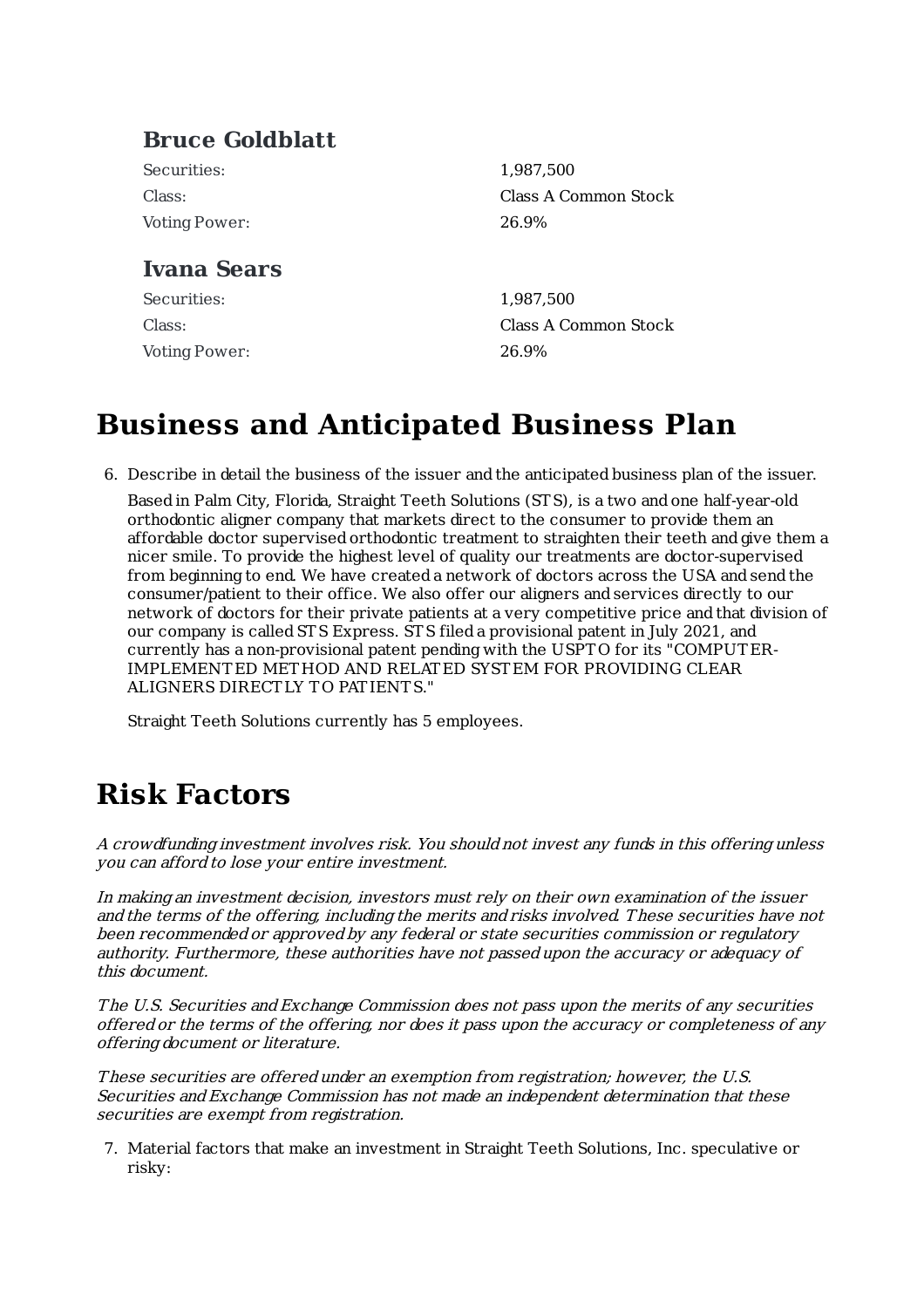- 1. Risks from Pandemics We face risks related to health epidemics and other outbreaks, which could significantly disrupt the Company's operations and could have a material adverse impact on us. The outbreak of pandemics and epidemics could materially and adversely affect the Company's business, financial condition, and results of operations. If a pandemic occurs in areas in which we have material operations or sales, the Company's business activities originating from affected areas, including sales, materials, and supply chain related activities, could be adversely affected. Disruptive activities could include the temporary closure of facilities used in the Company's supply chain processes, restrictions on the export or shipment of products necessary to run the Company's business, business closures in impacted areas, and restrictions on the Company's employees' or consultants' ability to travel and to meet with customers, vendors or other business relationships. The extent to which a pandemic or other health outbreak impacts the Company's results will depend on future developments, which are highly uncertain and cannot be predicted, including new information which may emerge concerning the severity of a virus and the actions to contain it or treat its impact, among others. Pandemics can also result in social, economic, and labor instability which may adversely impact the Company's business. If the Company's employees or employees of any of the Company's vendors, suppliers or customers become ill or are quarantined and in either or both events are therefore unable to work, the Company's operations could be subject to disruption. The extent to which a pandemic affects the Company's results will depend on future developments that are highly uncertain and cannot be predicted.
- 2. Any valuation at this stage is difficult to assess. Unlike listed companies that are valued publicly through market-driven stock prices, the valuation of private companies, especially startups, is difficult to assess and you may risk overpaying for your investment. In addition, there may be additional classes of equity with rights that are superior to the class of equity being sold.
- 3. The Company does not anticipate paying any cash dividends for the foreseeable future. The Company currently intends to retain future earnings, if any, for the foreseeable future, to repay indebtedness and to support its business. The Company does not intend in the foreseeable future to pay any dividends to holders of its shares of common stock.
- 4. We are highly dependent on the services of our founder. Our future business and results of operations depend in significant part upon the continued contributions of our CEO and founder. If we lose those services or if they fail to perform in their current position, or if we are not able to attract and retain skilled employees in addition to our CEO and the current team, this could adversely affect the development of our business plan and harm our business. In addition, the loss of any other member of the board of directors or executive officers could harm the Company's business, financial condition, cash flow and results of operations.
- 5. Our management may not be able to control costs in an effective or timely manner. The Company's management anticipates it can use reasonable efforts to assess, predict and control costs and expenses. However, implementing our business plan may require more employees, capital equipment, supplies or other expenditure items than management has predicted. Likewise, the cost of compensating employees and consultants or other operating costs may be higher than management's estimates, which could lead to sustained losses.
- 6. Start-up investing is risky. Investing in early-stage companies is very risky, highly speculative, and should not be made by anyone who cannot afford to lose their entire investment. Unlike an investment in a mature business where there is a track record of revenue and income, the success of a startup or early-stage venture often relies on the development of a new product or service that may or may not find a market. Before investing, you should carefully consider the specific risks and disclosures related to both this offering type and the company.
- 7. Your shares are not easily transferable. You should not plan on being able to readily transfer and/or resell your security. Currently there is no market or liquidity for these shares and the company does not have any plans to list these shares on an exchange or other secondary market. At some point the company may choose to do so, but until then you should plan to hold your investment for a significant period of time before a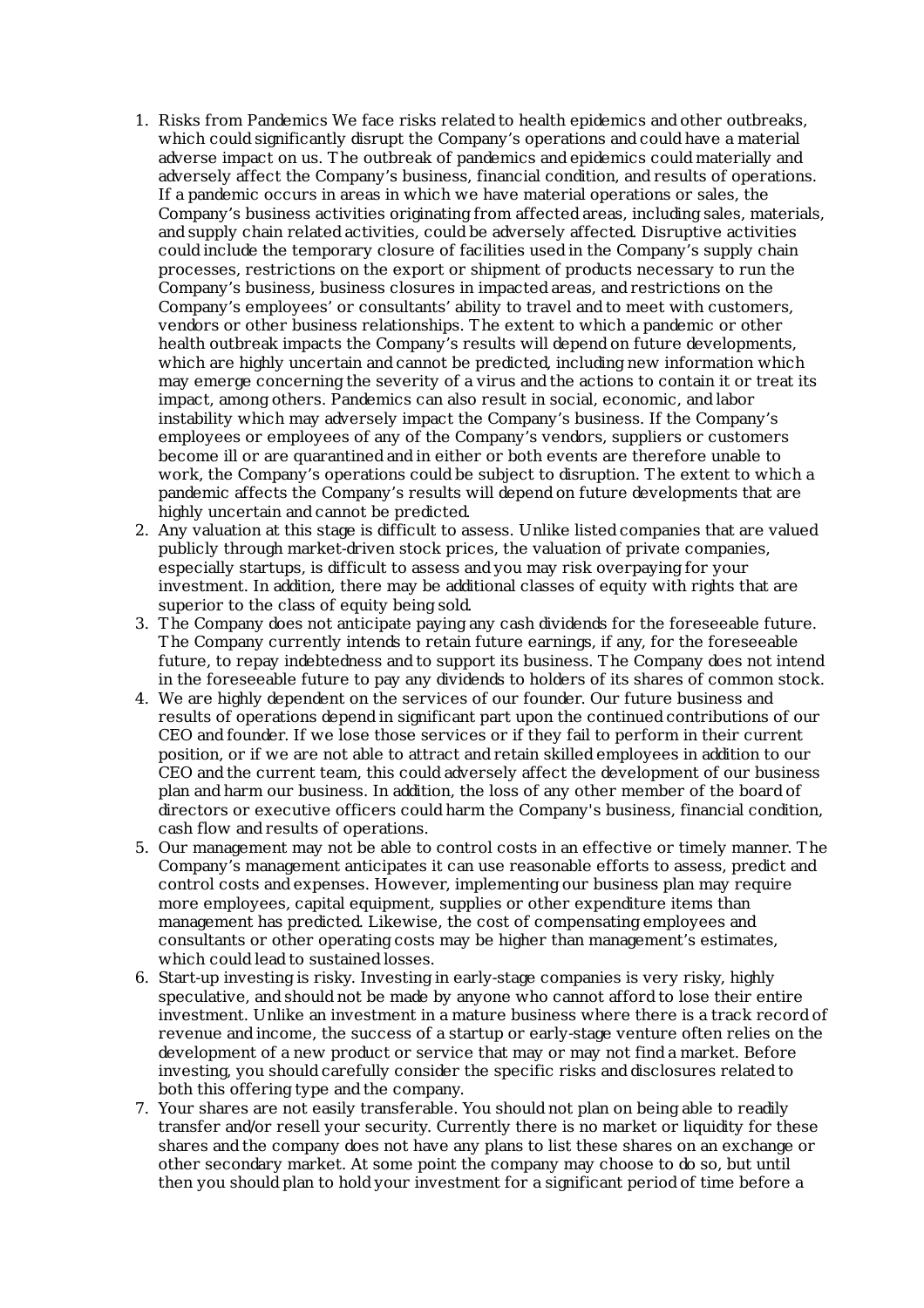"liquidation event" occurs. A "liquidation event" is when the company either lists their shares on an exchange, is acquired, or goes bankrupt.

- 8. Our ability to succeed depends on how successful we will be in our fundraising effort. We plan to diversify fund-raising beyond this campaign, in order to use resources to build the necessary business infrastructure to be successful in the long-term. In the event of competitors being better capitalized than we are, that would give them a significant advantage in marketing and operations.
- 9. Third parties might infringe upon our technology. We cannot assure you that the steps we have taken to protect our property rights will prevent misappropriation of our technology. To protect our rights to our intellectual property, we plan to rely on a combination of trade secrets, confidentiality agreements and other contractual arrangements with our employees, affiliates, strategic partners and others. We may be unable to detect inappropriate use of our technology. Failure to adequately protect our intellectual property could materially harm our brand, devalue our proprietary content and affect our ability to compete effectively. Further, defending any technology rights could result in significant financial expenses and managerial resources.
- 10. Our ability to succeed depends on how successful we will be in our fundraising effort. We plan to diversify fund-raising beyond this campaign, in order to use resources to build the necessary business infrastructure to be successful in the long-term. In the event of competitors being better capitalized than we are, that would give them a significant advantage in marketing and operations.
- 11. The U.S. Securities and Exchange Commission does not pass upon the merits of any securities offered or the terms of the offering, nor does it pass upon the accuracy or completeness of any offering document or literature.

You should not rely on the fact that our Form C, and if applicable Form D is accessible through the U.S. Securities and Exchange Commission's EDGAR filing system as an approval, endorsement or guarantee of compliance as it relates to this Offering.

12. Neither the Offering nor the Securities have been registered under federal or state securities laws, leading to an absence of certain regulation applicable to the Company.

The securities being offered have not been registered under the Securities Act of 1933 (the "Securities Act"), in reliance on exemptive provisions of the Securities Act. Similar reliance has been placed on apparently available exemptions from securities registration or qualification requirements under applicable state securities laws. No assurance can be given that any offering currently qualifies or will continue to qualify under one or more of such exemptive provisions due to, among other things, the adequacy of disclosure and the manner of distribution, the existence of similar offerings in the past or in the future, or a change of any securities law or regulation that has retroactive effect. If, and to the extent that, claims or suits for rescission are brought and successfully concluded for failure to register any offering or other offerings or for acts or omissions constituting offenses under the Securities Act, the Securities Exchange Act of 1934, or applicable state securities laws, the Company could be materially adversely affected, jeopardizing the Company's ability to operate successfully. Furthermore, the human and capital resources of the Company could be adversely affected by the need to defend actions under these laws, even if the Company is ultimately successful in its defense.

13. The Company has the right to extend the Offering Deadline, conduct multiple closings, or end the Offering early.

The Company may extend the Offering Deadline beyond what is currently stated herein. This means that your investment may continue to be held in escrow while the Company attempts to raise the Minimum Amount even after the Offering Deadline stated herein is reached. While you have the right to cancel your investment up to 48 hours before an Offering Deadline, if you choose to not cancel your investment, your investment will not be accruing interest during this time and will simply be held until such time as the new Offering Deadline is reached without the Company receiving the Minimum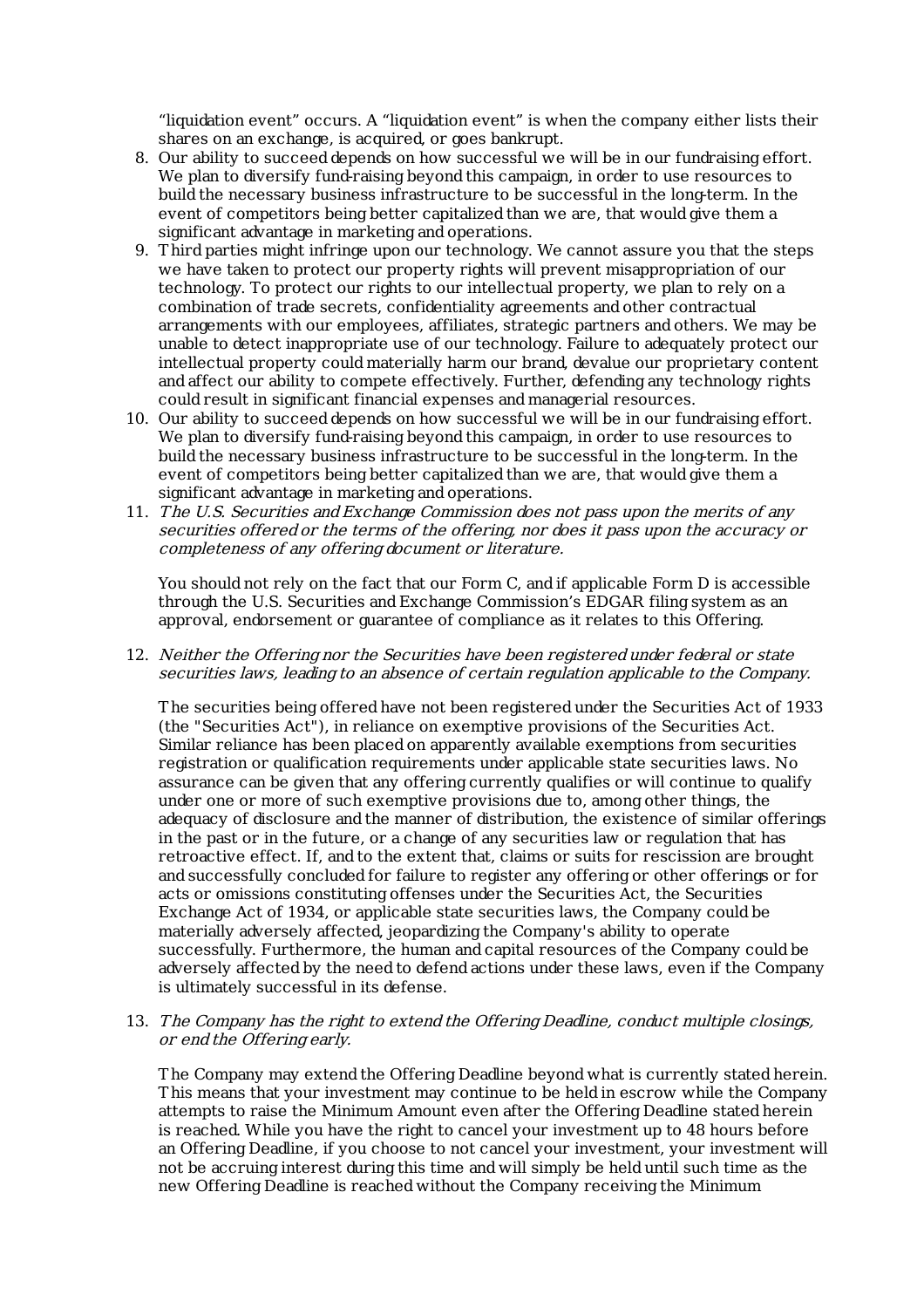Amount, at which time it will be returned to you without interest or deduction, or the Company receives the Minimum Amount, at which time it will be released to the Company to be used as set forth herein. Upon or shortly after release of such funds to the Company, the Securities will be issued and distributed to you. If the Company reaches the target offering amount prior to the Offering Deadline, they may conduct the first of multiple closings of the Offering prior to the Offering Deadline, provided that the Company gives notice to the investors of the closing at least five business days prior to the closing (absent a material change that would require an extension of the Offering and reconfirmation of the investment commitment). Thereafter, the Company may conduct additional closings until the Offering Deadline. The Company may also end the Offering early; if the Offering reaches its target offering amount after 21-calendar days but before the deadline, the Company can end the Offering with 5 business days' notice. This means your failure to participate in the Offering in a timely manner, may prevent you from being able to participate – it also means the Company may limit the amount of capital it can raise during the Offering by ending it early.

## 14. The Company's management may have broad discretion in how the Company uses the net proceeds of the Offering.

Despite that the Company has agreed to a specific use of the proceeds from the Offering, the Company's management will have considerable discretion over the allocation of proceeds from the Offering. You may not have the opportunity, as part of your investment decision, to assess whether the proceeds are being used appropriately.

15. The Securities issued by the Company will not be freely tradable until one year from the initial purchase date. Although the Securities may be tradable under federal securities law, state securities regulations may apply, and each Investor should consult with his or her attorney.

You should be aware of the long-term nature of this investment. There is not now and likely will not be a public market for the Securities. Because the Securities offered in this Offering have not been registered under the Securities Act or under the securities laws of any state or non-United States jurisdiction, the Securities have transfer restrictions and cannot be resold in the United States except pursuant to Rule 501 of Regulation CF. It is not currently contemplated that registration under the Securities Act or other securities laws will be affected. Limitations on the transfer of the shares of Securities may also adversely affect the price that you might be able to obtain for the shares of Securities in a private sale. Investors should be aware of the long-term nature of their investment in the Company. Investors in this Offering will be required to represent that they are purchasing the Securities for their own account, for investment purposes and not with a view to resale or distribution thereof.

16. Investors will not be entitled to any inspection or information rights other than those required by Regulation CF.

Investors will not have the right to inspect the books and records of the Company or to receive financial or other information from the Company, other than as required by Regulation CF. Other security holders of the Company may have such rights. Regulation CF requires only the provision of an annual report on Form C and no additional information – there are numerous methods by which the Company can terminate annual report obligations, resulting in no information rights, contractual, statutory or otherwise, owed to Investors. This lack of information could put Investors at a disadvantage in general and with respect to other security holders.

17. The shares of Securities acquired upon the Offering may be significantly diluted as a consequence of subsequent financings.

Company equity securities will be subject to dilution. Company intends to issue additional equity to future employees and third-party financing sources in amounts that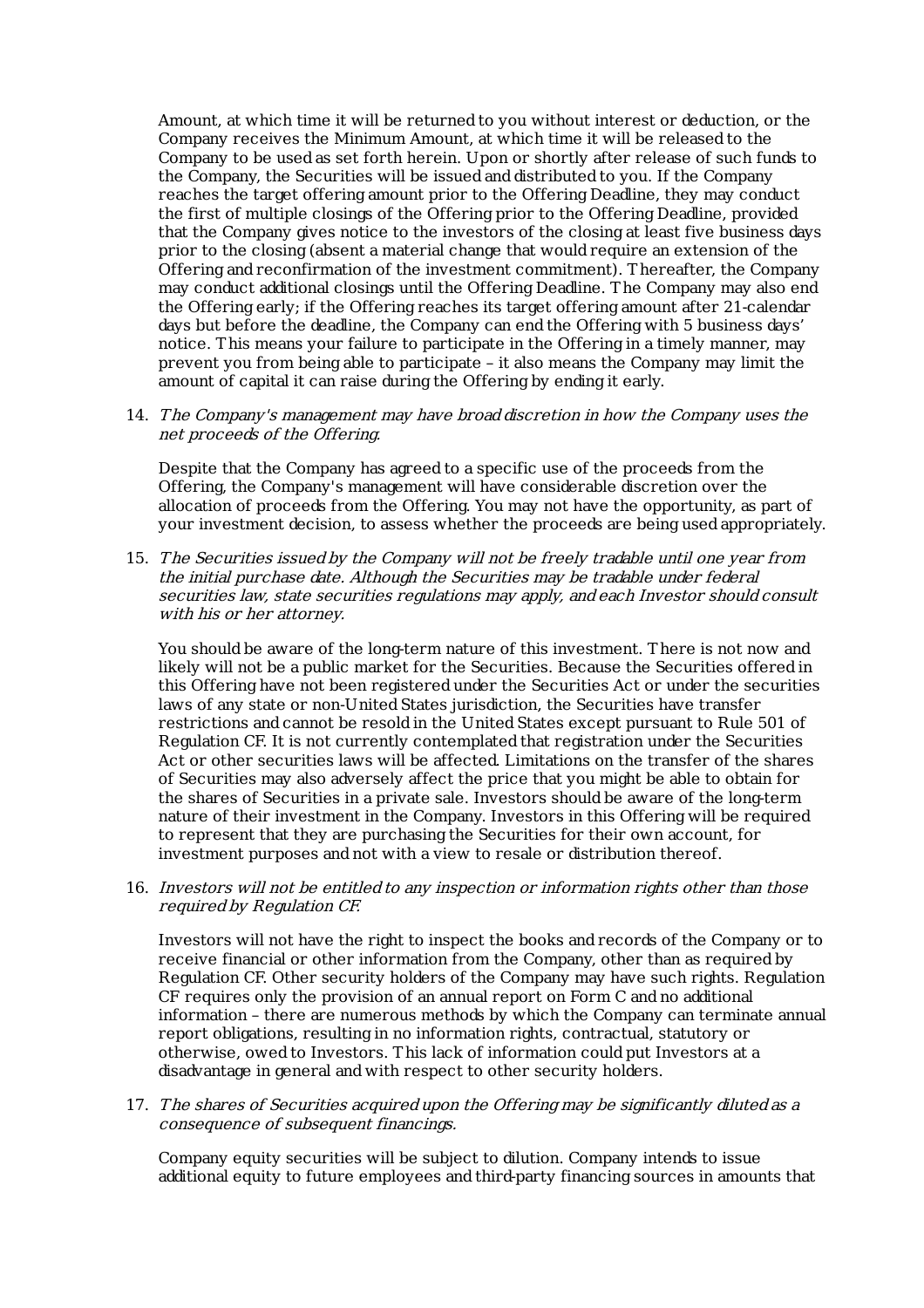are uncertain at this time, and as a consequence, holders of Securities will be subject to dilution in an unpredictable amount. Such dilution may reduce the purchaser's economic interests in the Company.

- 18. The amount of additional financing needed by Company will depend upon several contingencies not foreseen at the time of this Offering. Each such round of financing (whether from the Company or other investors) is typically intended to provide the Company with enough capital to reach the next major corporate milestone. If the funds are not sufficient, Company may have to raise additional capital at a price unfavorable to the existing investors. The availability of capital is at least partially a function of capital market conditions that are beyond the control of the Company. There can be no assurance that the Company will be able to predict accurately the future capital requirements necessary for success or that additional funds will be available from any source. Failure to obtain such financing on favorable terms could dilute or otherwise severely impair the value of the investor's Company securities.
- 19. There is no present public market for these Securities and we have arbitrarily set the price.

The offering price was not established in a competitive market. We have arbitrarily set the price of the Securities with reference to the general status of the securities market and other relevant factors. The Offering price for the Securities should not be considered an indication of the actual value of the Securities and is not based on our net worth or prior earnings. We cannot assure you that the Securities could be resold by you at the Offering price or at any other price.

- 20. In addition to the risks listed above, businesses are often subject to risks not foreseen or fully appreciated by the management. It is not possible to foresee all risks that may affect us. Moreover, the Company cannot predict whether the Company will successfully effectuate the Company's current business plan. Each prospective Investor is encouraged to carefully analyze the risks and merits of an investment in the Securities and should take into consideration when making such analysis, among other, the Risk Factors discussed above.
- 21. THE SECURITIES OFFERED INVOLVE A HIGH DEGREE OF RISK AND MAY RESULT IN THE LOSS OF YOUR ENTIRE INVESTMENT. ANY PERSON CONSIDERING THE PURCHASE OF THESE SECURITIES SHOULD BE AWARE OF THESE AND OTHER FACT ORS SET FORTH IN THIS OFFERING STATEMENT AND SHOULD CONSULT WITH HIS OR HER LEGAL, TAX AND FINANCIAL ADVISORS PRIOR TO MAKING AN INVESTMENT IN THE SECURITIES. THE SECURITIES SHOULD ONLY BE PURCHASED BY PERSONS WHO CAN AFFORD TO LOSE ALL OF THEIR INVESTMENT.

# **The Offering**

Straight Teeth Solutions, Inc. ("Company") is offering securities under Regulation CF, through Netcapital FundingPortal Inc. ("Portal"). Portal is a FINRA/SEC registered funding portal and will receive cash compensation equal to 4.9% of the value of the securities sold through Regulation CF. Investments made under Regulation CF involve a high degree of risk and those investors who cannot afford to lose their entire investment should not invest.

The Company plans to raise between \$10,000 and \$1,069,999 through an offering under Regulation CF. Specifically, if we reach the target offering amount of \$10,000, we may conduct the first of multiple or rolling closings of the offering early if we provide notice about the new offering deadline at least five business days prior to such new offering deadline (absent a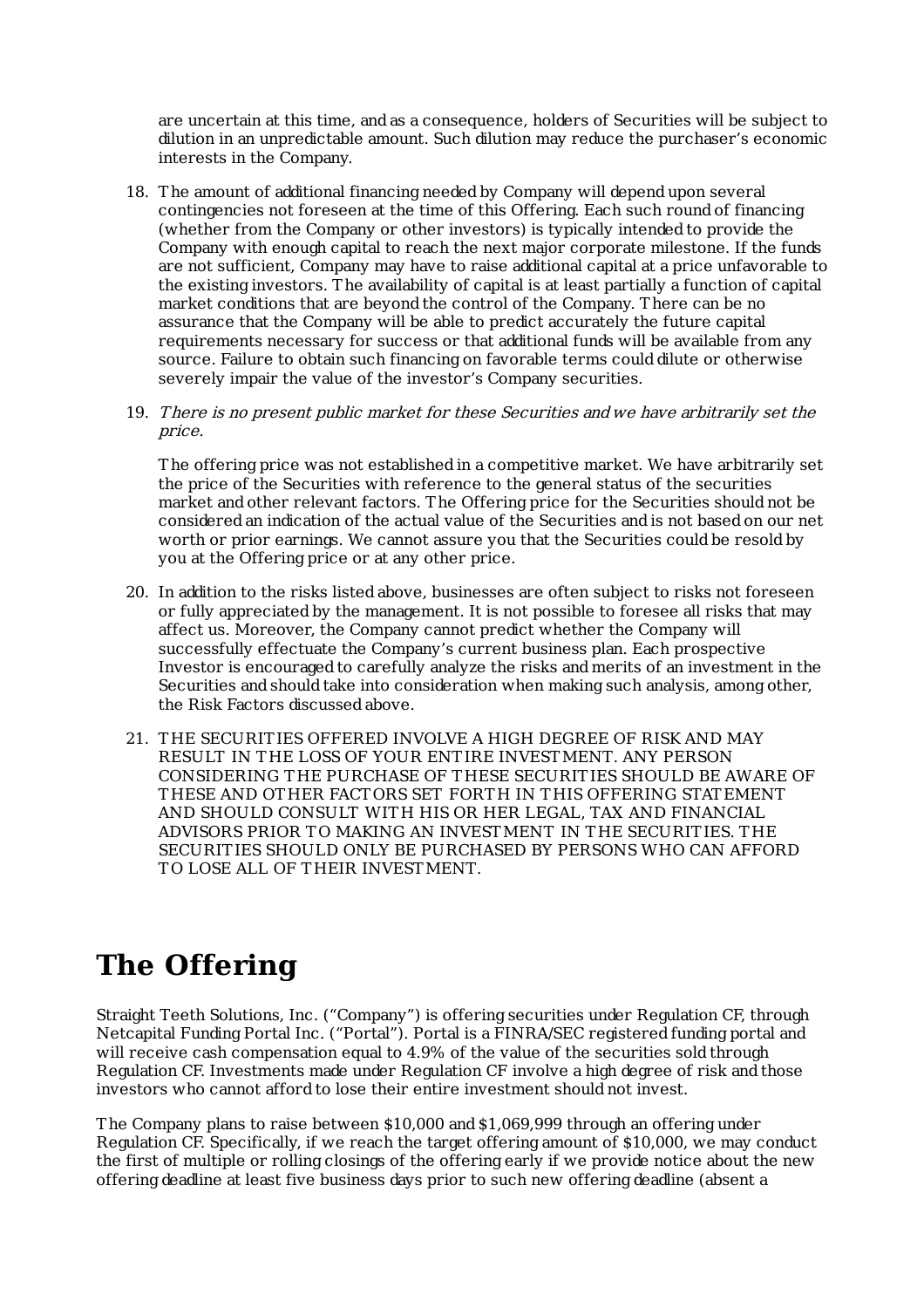material change that would require an extension of the offering and reconfirmation of the investment commitment). Oversubscriptions will be allocated on a first come, first served basis. Changes to the offering, material or otherwise, occurring after a closing, will only impact investments which have yet to be closed.

In the event The Company fails to reach the offering target of \$10,000, any investments made under the offering will be cancelled and the investment funds will be returned to the investor.

8. What is the purpose of this offering?

The factors that will consider how the funds are allocated are: overall revenue growth, and doctor network growth. 50% of the funds are planned to be used for marketing to consumers and doctors, 30% are planned to be used for employee salaries, 10% to repay loans and 10% will be used to complete our App.

9. How does the issuer intend to use the proceeds of this offering?

| <b>Uses</b>                            | If Target Offering Amount<br>Sol d | If Maximum Amount<br>Sol d |
|----------------------------------------|------------------------------------|----------------------------|
| Intermediary Fees                      | \$490                              | \$52,430                   |
| Marketing                              | \$9,510                            | \$600,366                  |
| <b>Employee Salaries</b>               | \$0                                | \$305,271                  |
| Loan Payments                          | \$0                                | \$101,757                  |
| App Development                        | \$0                                | \$10,175                   |
| <b>Total Use of</b><br><b>Proceeds</b> | \$10,000                           | \$1,069,999                |

10. How will the issuer complete the transaction and deliver securities to the investors?

In entering into an agreement on the Netcapital FundingPortal to purchase securities, both investors and Straight Teeth Solutions, Inc. must agree that a transfer agent, which keeps records of our outstanding Class B Common Stock (the "Securities"), will issue digital Securities in the investor's name (a paper certificate will not be printed). Similar to other online investment accounts, the transfer agent will give investors access to a web site to see the number of Securities that they own in our company. These Securities will be issued to investors after the deadline date for investing has passed, as long as the targeted offering amount has been reached. The transfer agent will record the issuance when we have received the purchase proceeds from the escrow agent who is holding your investment commitment.

11. How can an investor cancel an investment commitment?

You may cancel an investment commitment for any reason until 48 hours prior to the deadline identified in the offering by logging in to your account with Netcapital, browsing to the Investments screen, and clicking to cancel your investment commitment. Netcapital will notify investors when the target offering amount has been met. If the issuer reaches the target offering amount prior to the deadline identified in the offering materials, it may close the offering early if it provides notice about the new offering deadline at least five business days prior to such new offering deadline (absent a material change that would require an extension of the offering and reconfirmation of the investment commitment). If an investor does not cancel an investment commitment before the 48-hour period prior to the offering deadline, the funds will be released to the issuer upon closing of the offering and the investor will receive securities in exchange for his or her investment. If an investor does not reconfirm his or her investment commitment after a material change is made to the offering, the investor's investment commitment will be cancelled and the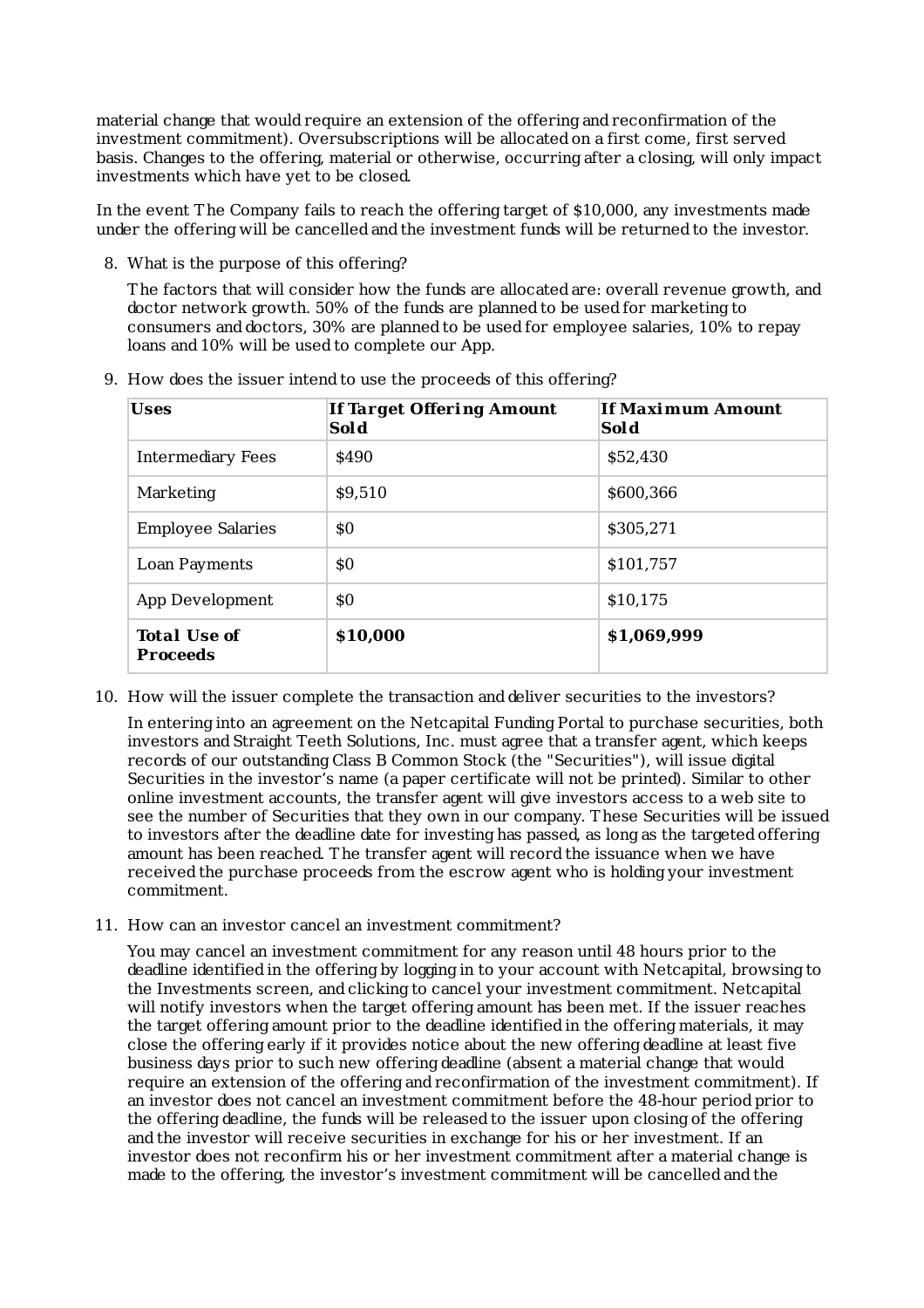committed funds will be returned.

12. Can the Company perform multiple closings or rolling closings for the offering?

If we reach the target offering amount prior to the offering deadline, we may conduct the first of multiple closings of the offering early, if we provide notice about the new offering deadline at least five business days prior (absent a material change that would require an extension of the offering and reconfirmation of the investment commitment). Thereafter, we may conduct additional closings until the offering deadline. We will issue Securities in connection with each closing. Oversubscriptions will be allocated on a first come, first served basis. Changes to the offering, material or otherwise, occurring after a closing, will only impact investments which have yet to be closed.

# **Ownership and Capital Structure**

# **The Offering**

13. Describe the terms of the securities being offered.

We are issuing Securities at an offering price of \$2.70 per share.

14. Do the securities offered have voting rights?

The Securities are being issued with voting rights. However, so that the crowdfunding community has the opportunity to act together and cast a vote as a group when a voting matter arises, a record owner will cast your vote for you. Please refer to the record owner agreement that you sign before your purchase is complete.

15. Are there any limitations on any voting or other rights identified above?

You are giving your voting rights to the record owner, who will vote the Securities on behalf of all investors who purchased Securities on the Netcapital crowdfunding portal.

16. How may the terms of the securities being offered be modified?

We may choose to modify the terms of the securities before the offering is completed. However, if the terms are modified, and we deem it to be a material change, we need to contact you and you will be given the opportunity to reconfirm your investment. Your reconfirmation must be completed within five business days of receipt of the notice of a material change, and if you do not reconfirm, your investment will be canceled and your money will be returned to you.

# **Restrictions on Transfer of the Securities Offered**

The securities being offered may not be transferred by any purchaser of such securities during the one-year period beginning when the securities were issued, unless such securities are transferred:

- to the issuer;
- to an accredited investor;
- as part of an offering registered with the U.S. Securities and Exchange Commission; or
- to a member of the family of the purchaser or the equivalent, to a trust controlled by the purchaser, to a trust created for the benefit of a member of the family of the purchaser or the equivalent, or in connection with the death or divorce of the purchaser or other similar circumstance.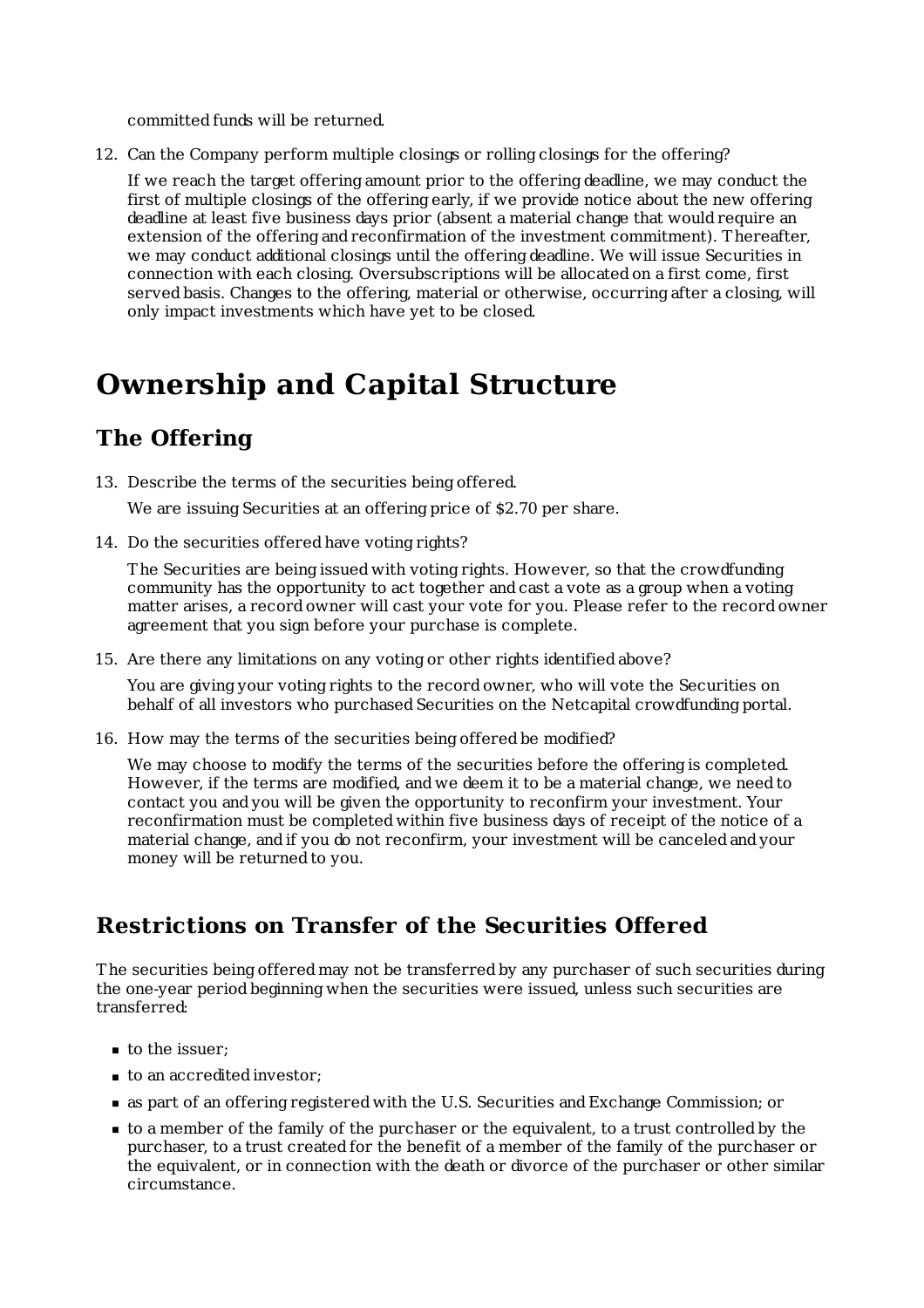The term "accredited investor" means any person who comes within any of the categories set forth in Rule 501(a) of Regulation D, or who the seller reasonably believes comes within any of such categories, at the time of the sale of the securities to that person. The term "member of the family of the purchaser or the equivalent" includes a child, stepchild, grandchild, parent, stepparent, grandparent, spouse or spousal equivalent, sibling, mother-in-law, father-in-law, son-in-law, daughter-in-law, brother-in-law, or sister-in-law of the purchaser, and includes adoptive relationships. The term "spousal equivalent" means a cohabitant occupying a relationship generally equivalent to that of a spouse.

# **Description of Issuer's Securities**

17. What other securities or classes of securities of the issuer are outstanding? Describe the material terms of any other outstanding securities or classes of securities of the issuer.

# **Securities**

| <b>Class of Amount</b>     |            | Amount<br>Security Authorized Outstanding Rights |            | Voting Other Rights                                                                                                        |
|----------------------------|------------|--------------------------------------------------|------------|----------------------------------------------------------------------------------------------------------------------------|
| Class A<br>Common<br>Stock | 10,000,000 | 7,393,715                                        | <b>Yes</b> | Each outstanding share will be entitled to<br>one vote on each matter submitted to a<br>vote at a meeting of shareholders. |
| Class B<br>Common<br>Stock | 1,500,000  | $\Omega$                                         | Yes        | Each outstanding share will be entitled to<br>one vote on each matter submitted to a<br>vote at a meeting of shareholders. |

# **Options, Warrants and Other Rights**

| Type                       | Description Reserved Securities |
|----------------------------|---------------------------------|
| Employee Stock Option Pool | 1,000,000                       |
| Reserved shares            | 670,000                         |

18. How may the rights of the securities being offered be materially limited, diluted or qualified by the rights of any other class of securities?

None of the Company's existing debt is convertible into equity. However, there are 1,000,000 shares reserved under the Employee Stock Option Pool and an additional 670,000 shares reserved for future issuance. If those shares are issued your ownership of the Company will be diluted.

19. Are there any differences not reflected above between the securities being offered and each other class of security of the issuer?

The Company has granted a perpetual waiver from the provisions in the Company's Corporate Bylaws that limit or restrict the ability of a shareholder to transfer shares, for all shares issued by the Company pursuant to this offering.

20. How could the exercise of rights held by the principal owners identified in Question 5 above affect the purchasers of Securities being offered?

The Company's bylaws can be amended by the shareholders of the Company, and directors can be added or removed by shareholder vote. As minority owners, you are subject to the decisions made by the majority owners. The issued and outstanding common stock gives management voting control of the company. As a minority owner, you may be outvoted on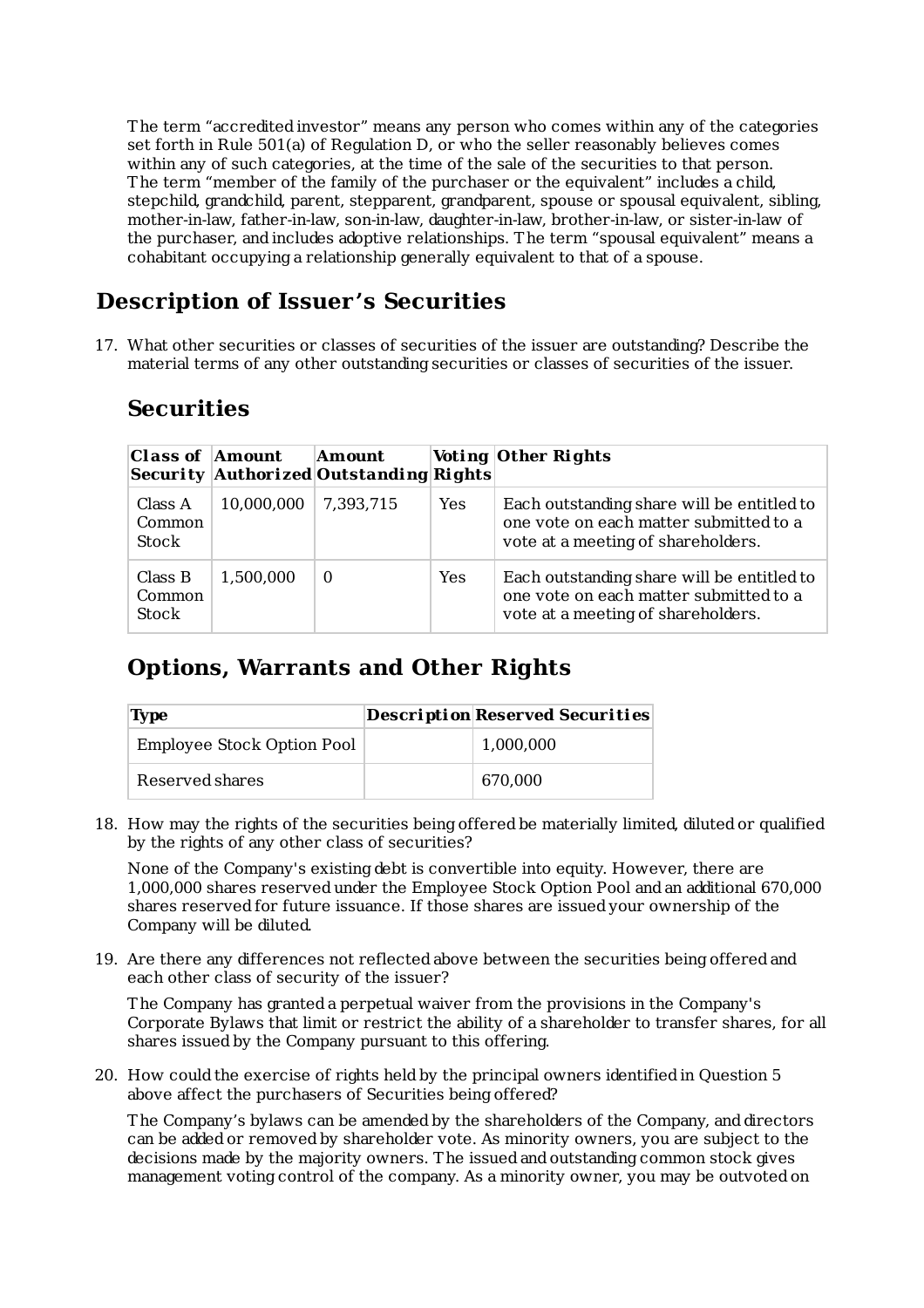issues that impact your investment, such as the issuance of additional shares, or the sale of debt, convertible debt or assets of the company.

21. How are the securities being offered being valued? Include examples of methods for how such securities may be valued by the issuer in the future, including during subsequent corporate actions.

At the issuer's discretion.

22. What are the risks to purchasers of the securities relating to minority ownership in the issuer?

As the holder of a majority of the voting rights in the company, our majority shareholders may make decisions with which you disagree, or that negatively affect the value of your investment in the company, and you will have no recourse to change those decisions. Your interests may conflict with the interests of other investors, and there is no guarantee that the company will develop in a way that is advantageous to you. For example, the majority shareholders may decide to issue additional shares to new investors, sell convertible debt instruments with beneficial conversion features, or make decisions that affect the tax treatment of the company in ways that may be unfavorable to you. Based on the risks described above, you may lose all or part of your investment in the securities that you purchase, and you may never see positive returns

- 23. What are the risks to purchasers associated with corporate actions including:
	- additional issuances of securities,
	- issuer repurchases of securities,
	- a sale of the issuer or of assets of the issuer or
	- transactions with related parties?

The issuance of additional shares of our common stock will dilute your ownership. As a result, if we achieve profitable operations in the future, our net income per share will be reduced because of dilution, and the market price of our common stock, if there is a market price, could decline as a result of the additional issuances of securities. If we repurchase securities, so that the above risk is mitigated, and there are fewer shares of common stock outstanding, we may not have enough cash available for marketing expenses, growth, or operating expenses to reach our goals. If we do not have enough cash to operate and grow, we anticipate the market price of our stock would decline. A sale of our company or of the assets of our company may result in an entire loss of your investment. We cannot predict the market value of our company or our assets, and the proceeds of a sale may not be cash, but instead, unmarketable securities, or an assumption of liabilities. In addition to the payment of wages and expense reimbursements, we may need to engage in transactions with officers, directors, or affiliates. By acquiring an interest in the Company, you will be deemed to have acknowledged the existence of any such actual or potential related party transactions and waived any claim with respect to any liability arising from a perceived or actual conflict of interest. In some instances, we may deem it necessary to seek a loan from related parties. Such financing may not be available when needed. Even if such financing is available, it may be on terms that are materially averse to your interests with respect to dilution of book value, dividend preferences, liquidation preferences, or other terms. No assurance can be given that such funds will be available or, if available, will be on commercially reasonable terms satisfactory to us. If we are unable to obtain financing on reasonable terms, we could be forced to discontinue our operations. We anticipate that any transactions with related parties will be vetted and approved by executives(s) unaffiliated with the related parties.

24. Describe the material terms of any indebtedness of the issuer:

| Creditor(s):        | SBA Loan |
|---------------------|----------|
| Amount Outstanding: | \$2,000  |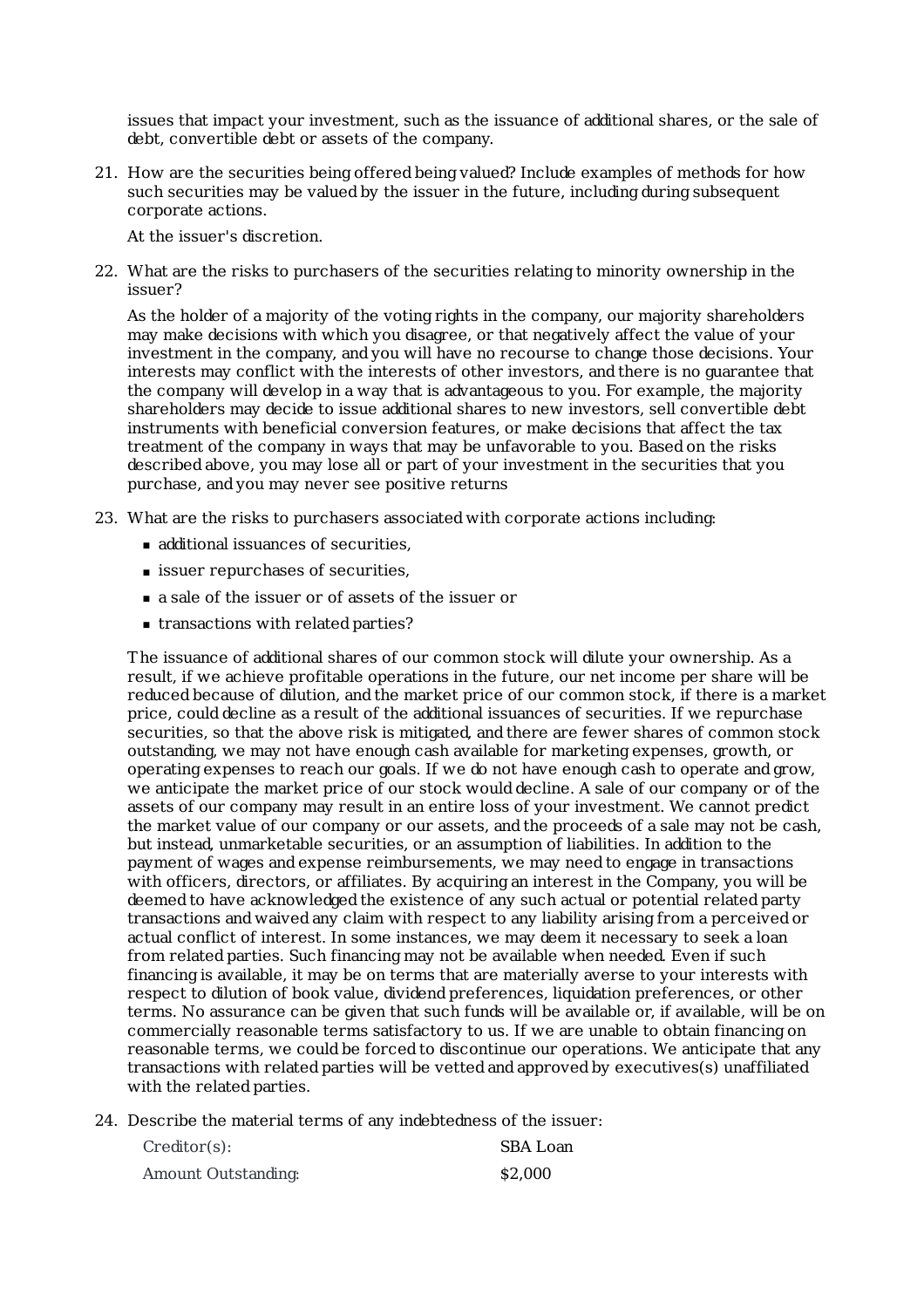| Interest Rate:                                 | 3.8%           |
|------------------------------------------------|----------------|
| Maturity Date:                                 | March 31, 2052 |
| Other Material Terms:                          |                |
| Principal Balance \$2,000 30 yr 3.75% \$10/mth |                |

payment deferred until 3/31/2022

| Creditor(s):          | Josh Bollinger   |
|-----------------------|------------------|
| Amount Outstanding:   | \$20,000         |
| Interest Rate:        | $0.0\%$          |
| Maturity Date:        | October 20, 2021 |
| Other Material Terms: |                  |

Loan and Balloon payment extended until 1/1/ 2022. Unsecured Note, no guaranty.

25. What other exempt offerings has Straight Teeth Solutions, Inc. conducted within the past three years?

| Date of Offering:   | 01/2020               |
|---------------------|-----------------------|
| Exemption:          | Reg. D, Rule $506(b)$ |
| Securities Offered: | Common Stock          |
| Amount Sold:        | \$490,010             |
| Use of Proceeds:    |                       |

Operations, App development and marketing.

| Date of Offering:   | 10/2021                  |
|---------------------|--------------------------|
| Exemption:          | Reg. D, Rule $506(b)$    |
| Securities Offered: | Common Stock             |
| Amount Sold:        | \$660,000                |
| Use of Proceeds:    | Operations and marketing |

- 26. Was or is the issuer or any entities controlled by or under common control with the issuer a party to any transaction since the beginning of the issuer's last fiscal year, or any currently proposed transaction, where the amount involved exceeds five percent of the aggregate amount of capital raised by the issuer in reliance on Section  $4(a)(6)$  of the Securities Act during the preceding 12- month period, including the amount the issuer seeks to raise in the current offering, in which any of the following persons had or is to have a direct or indirect material interest:
	- 1. any director or officer of the issuer;
	- 2. any person who is, as of the most recent practicable date, the beneficial owner of 20 percent or more of the issuer's outstanding voting equity securities, calculated on the basis of voting power;
	- 3. if the issuer was incorporated or organized within the past three years, any promoter of the issuer; or
	- 4. any immediate family member of any of the foregoing persons.

No.

# **Financial Condition of the Issuer**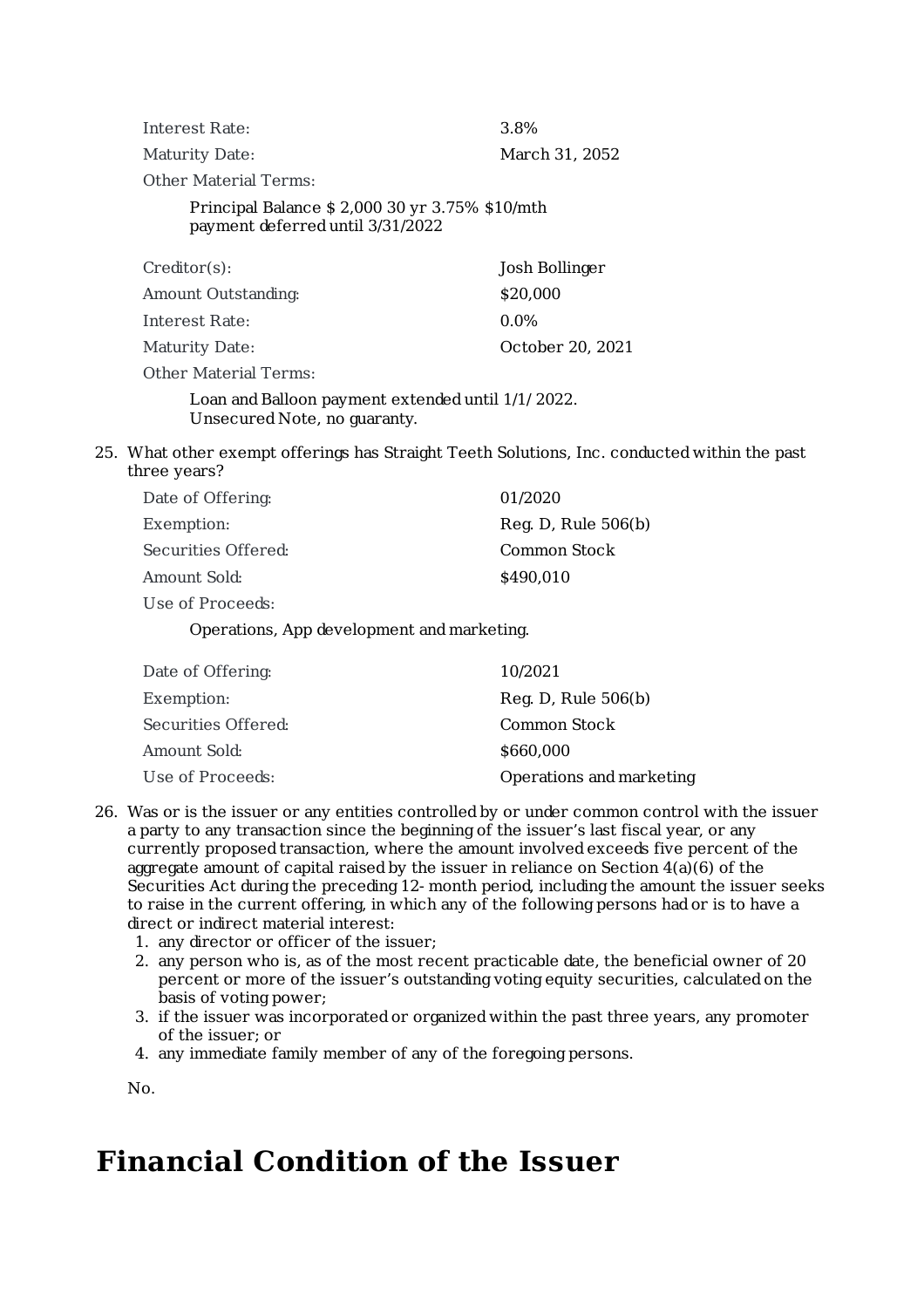27. Does the issuer have an operating history?

Yes.

28. Describe the financial condition of the issuer, including, to the extent material, liquidity, capital resources and historical results of operations.

For the year ended December 31, 2020, we recorded \$119,291 in net sales, an increase of \$71,841, or 151%, as compared to \$47,450 in net sales for the year ended December 31, 2019. For the year ended December 31, 2020, our gross profit increased by \$15,599, or 33%, to \$63,049 from \$47,450 for the year ended December 31, 2019. Net cash used in operating activities amounted to \$408,619 for the year ended December 31, 2020, as compared to net cash provided by operating activities of \$21,494 for the year ended on December 31, 2019. Our total operating costs increased significantly in the year ended December 31, 2020, as compared to the year ended December 31, 2019. In 2020, we incurred expenses of \$195,925 for web application design, \$84,297 in advertising and marketing and \$79,001 in general and administrative costs, whereas none of these expenses occurred in 2019. For the year ended on December 31, 2020, our total costs and expenses amounted to \$459,266 which resulted in a \$396,217 net loss. For the year ended on December 31, 2019, our total costs and expenses amounted to \$47,456 which resulted in a \$6 net loss In 2020 we issued 1,005,000 Class A Common shares via Reg D and raised \$490,010. In October of 2021 we used the same exemption to close a \$660,000 investment. The company currently has 1,000,000 of shares reserved under the Employee Stock Option Pool and an additional 670,000 shares reserved for future issuance. There are \$22,000 in loans currently outstanding. With this raise, we plan to allocate a higher percentage to marketing, salaries, loan payments and app development. We believe these activities will result in the traction we will need to court venture capital funding. We plan to continue to keep a tight rein on expenses in order to keep a secure runway for the duration of the time it will take to raise this round.

# **Financial Information**

29. Include the financial information specified by regulation, covering the two most recently completed fiscal years or the period(s) since inception if shorter.

See attachments:

CPA Review Report:

reviewletter.pdf

- 30. With respect to the issuer, any predecessor of the issuer, any affiliated issuer, any director, officer, general partner or managing member of the issuer, any beneficial owner of 20 percent or more of the issuer's outstanding voting equity securities, calculated in the same form as described in Question 6 of this Question and Answer format, any promoter connected with the issuer in any capacity at the time of such sale, any person that has been or will be paid (directly or indirectly) remuneration for solicitation of purchasers in connection with such sale of securities, or any general partner, director, officer or managing member of any such solicitor, prior to May 16, 2016:
	- 1. Has any such person been convicted, within 10 years (or five years, in the case of issuers, their predecessors and affiliated issuers) before the filing of this offering statement, of any felony or misdemeanor:
		- 1. in connection with the purchase or sale of any security?
		- 2. involving the making of any false filing with the Commission?
		- 3. arising out of the conduct of the business of an underwriter, broker, dealer, municipal securities dealer, investment adviser, funding portal or paid solicitor of purchasers of securities?
	- 2. Is any such person subject to any order, judgment or decree of any court of competent jurisdiction, entered within five years before the filing of the information required by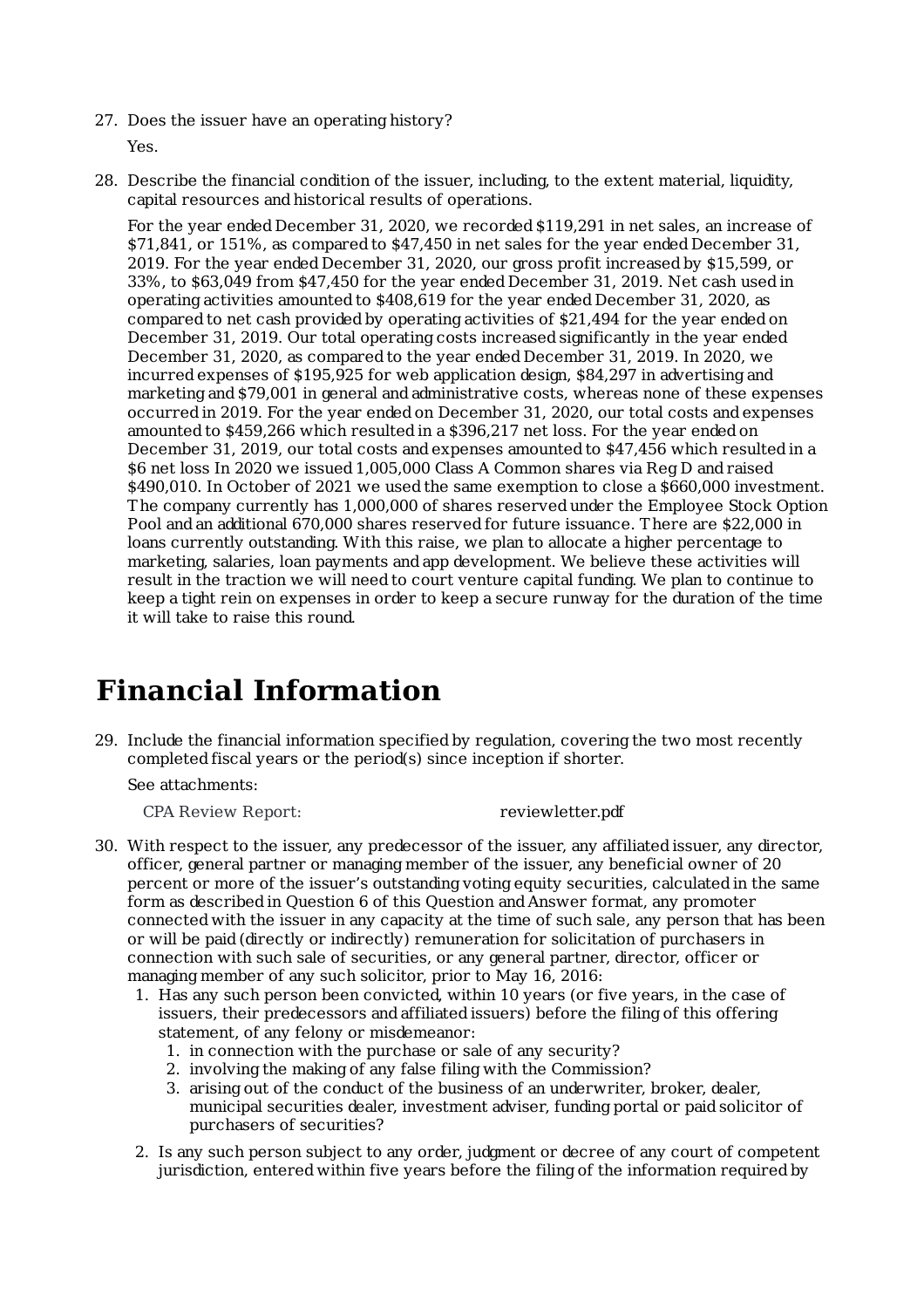Section 4A(b) of the Securities Act that, at the time of filing of this offering statement, restrains or enjoins such person from engaging or continuing to engage in any conduct or practice:

- 1. in connection with the purchase or sale of any security?;
- 2. involving the making of any false filing with the Commission?
- 3. arising out of the conduct of the business of an underwriter, broker, dealer, municipal securities dealer, investment adviser, funding portal or paid solicitor of purchasers of securities?
- 3. Is any such person subject to a final order of a state securities commission (or an agency or officer of a state performing like functions); a state authority that supervises or examines banks, savings associations or credit unions; a state insurance commission (or an agency or officer of a state performing like functions); an appropriate federal banking agency; the U.S. Commodity Futures Trading Commission; or the National Credit Union Administration that:
	- 1. at the time of the filing of this offering statement bars the person from:
		- 1. association with an entity regulated by such commission, authority, agency or officer?
		- 2. engaging in the business of securities, insurance or banking?
		- 3. engaging in savings association or credit union activities?
	- 2. constitutes a final order based on a violation of any law or regulation that prohibits fraudulent, manipulative or deceptive conduct and for which the order was entered within the 10-year period ending on the date of the filing of this offering statement?
- 4. Is any such person subject to an order of the Commission entered pursuant to Section 15(b) or 15B(c) of the Exchange Act or Section 203(e) or (f) of the Investment Advisers Act of 1940 that, at the time of the filing of this offering statement:
	- 1. suspends or revokes such person's registration as a broker, dealer, municipal securities dealer, investment adviser or funding portal?
	- 2. places limitations on the activities, functions or operations of such person?
	- 3. bars such person from being associated with any entity or from participating in the offering of any penny stock?

If Yes to any of the above, explain:

- 5. Is any such person subject to any order of the Commission entered within five years before the filing of this offering statement that, at the time of the filing of this offering statement, orders the person to cease and desist from committing or causing a violation or future violation of:
	- 1. any scienter-based anti-fraud provision of the federal securities laws, including without limitation Section  $17(a)(1)$  of the Securities Act, Section  $10(b)$  of the Exchange Act, Section  $15(c)(1)$  of the Exchange Act and Section 206(1) of the Investment Advisers Act of 1940 or any other rule or regulation thereunder?
	- 2. Section 5 of the Securities Act?
- 6. Is any such person suspended or expelled from membership in, or suspended or barred from association with a member of, a registered national securities exchange or a registered national or affiliated securities association for any act or omission to act constituting conduct inconsistent with just and equitable principles of trade?
- 7. Has any such person filed (as a registrant or issuer), or was any such person or was any such person named as an underwriter in, any registration statement or Regulation A offering statement filed with the Commission that, within five years before the filing of this offering statement, was the subject of a refusal order, stop order, or order suspending the Regulation A exemption, or is any such person, at the time of such filing, the subject of an investigation or proceeding to determine whether a stop order or suspension order should be issued?
- 8. Is any such person subject to a United States Postal Service false representation order entered within five years before the filing of the information required by Section 4A(b) of the Securities Act, or is any such person, at the time of filing of this offering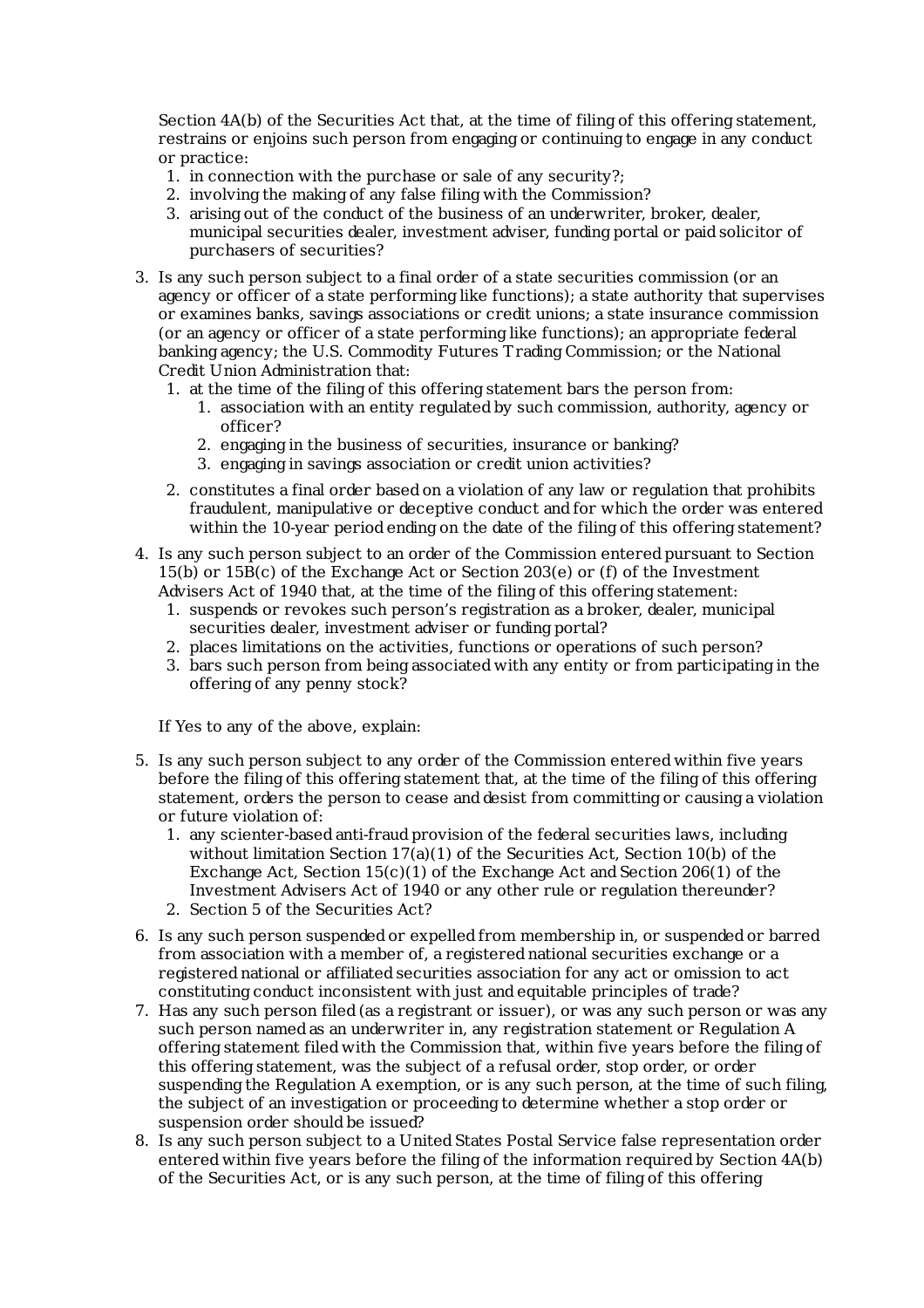statement, subject to a temporary restraining order or preliminary injunction with respect to conduct alleged by the UnitedStates Postal Service to constitute a scheme or device for obtaining money or property through the mail by means of false representations?

Straight Teeth Solutions, Inc. answers 'NO' to all of the above questions.

# **Other Material Information**

31. In addition to the information expressly required to be included in this Form, include: any other material information presented to investors; and such further material information, if any, as may be necessary to make the required statements, in the light of the circumstances under which they are made, not misleading.

Video Transcript: Hi my name is Dr.Raul Molina I'm a general dentist in Miami, Florida. I want to talk to you about Straight Teeth Solutions. We've been using clear aligners in our office for many years but recently we switched with a new company that has a better business model than the other companies. Straight Teeth Solutions don't require any upfront training or fees to become a participating dentist they will even send you patients to your practice that are already vetted and looking for clear aligners but what I like about them is that their lab fees for their aligners are lower cost that means that they provide more room for productivity in my practice because of the lowered lab fees but they don't skimp on the materials. Right now they're using what I consider to be the best aligner material on the market very very extremely flexible. Their material is made in the United States and also they use a semi-scalloped technique which allows more torque for the teeth. In other words our cases are finishing quicker than they used to because it's a semi-scallop they don't irritate the patient's cheeks and lips as much as some of the other companies and the turnaround time is the best on the market today. They promise unlimited revisions if you use more complex cases that's not a problem, you can revise them as often as needed during the treatment and includes two sets of retainers at the end of the treatment and what I like is you can do simple arch cases, complex cases, and the founders of this company were people who have vast experience in the clear aligner industry. They're not newbies, they're people who know what they're doing and they've designed just a great product with a great business model and I just highly recommend them and give them a shot.

The following documents are being submitted as part of this offering:

| Governance:                   |                                  |
|-------------------------------|----------------------------------|
| Certificate of Incorporation: | certificate of incorporation.pdf |
| Corporate Bylaws:             | corporate by laws.pdf            |
| Opportunity:                  |                                  |
| Offering Page JPG:            | offeringpage.jpg                 |
| Financials:                   |                                  |
| Additional Information:       | otherfinancial.pdf               |

# **Ongoing Reporting**

32. The issuer will file a report electronically with the Securities & Exchange Commission annually and post the report on its web site, no later than 120 days after the end of each fiscal year covered by the report: